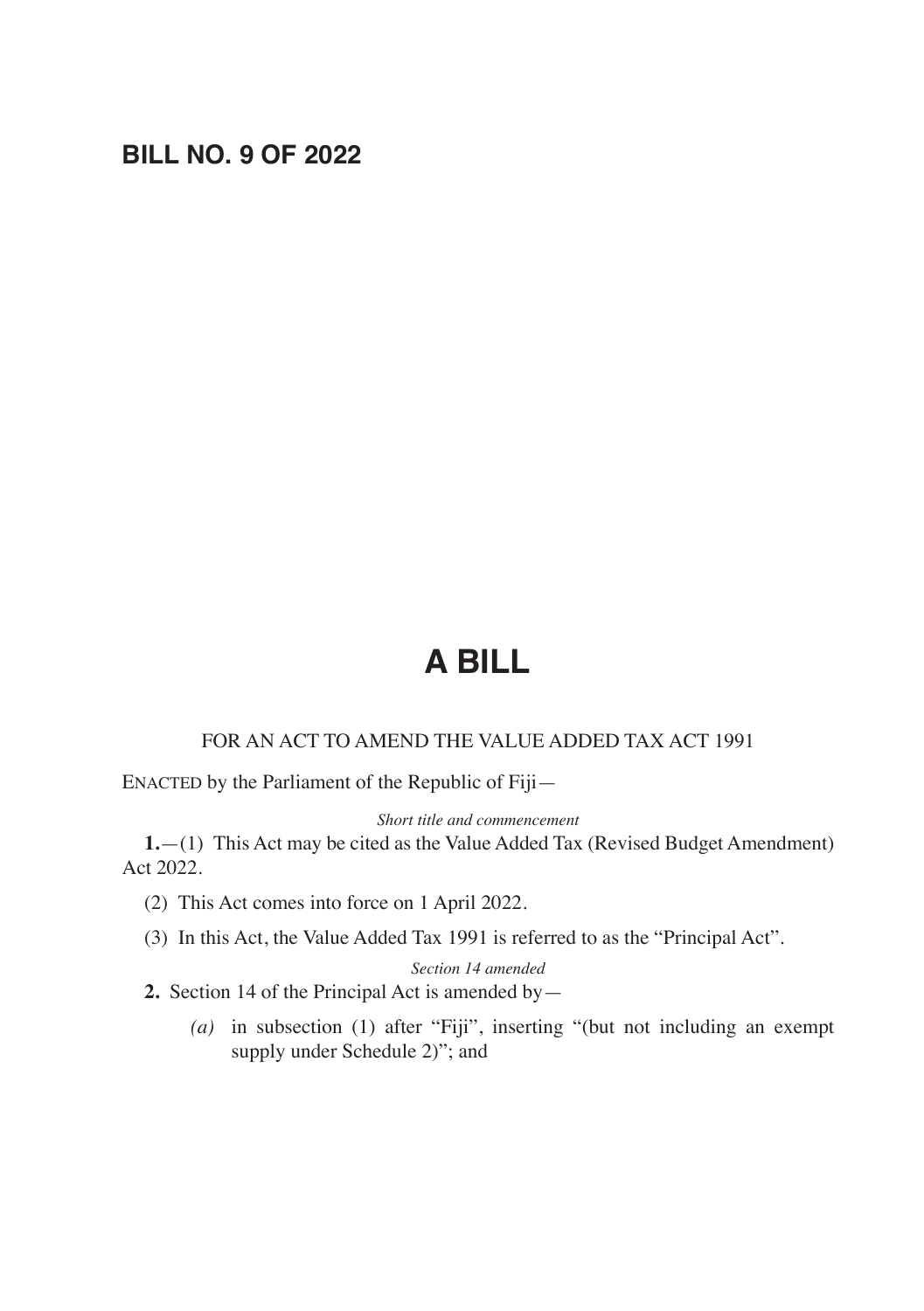#### 2 *Value Added Tax (Revised Budget Amendment)*— *of* **2022**

*(b)* after subsection (1A), inserting the following new subsection—

 "(1B) Notwithstanding subsection (1), the tax shall be levied and paid in accordance with the provisions of this Act at the rate of 15% on the importation of the following goods with the corresponding customs tariff codes—

- *(a)* air conditioners;
- *(b)* dishwashers;
- *(c)* dryers;
- *(d)* electric jugs;
- *(e)* electric lawn mowers;
- *(f)* electric stoves and gas stoves;
- *(g)* hair dryers;
- *(h)* microwaves;
- *(i)* refrigerators and freezers;
- *(j)* mobile phones;
- *(k)* televisions;
- *(l)* toasters;
- *(m)* washing machine;
- *(n)* passenger vehicles;
- *(o)* alcohol;
- *(p)* tobacco;
- *(q)* textile, clothing and footwear;
- *(r)* perfume;
- *(s)* jewellery;
- *(t)* watches;
- *(u)* electrical machinery and equipment; and
- *(v)* stereo systems and sound systems.

2203.00.10, 2203.00.90, 2204.10.10, 2204.30.00, 2204.21.10, 2204.22.10, 2204.29.10, 2204.10.90, 2204.21.90, 2204.22.90, 2204.29.90, 2205.10.10, 2205.10.90, 2205.90.10, 2206.00.11, 2206.00.19, 2206.00.21, 2206.00.22, 2206.00.29, 2205.90.90, 2206.00.91, 2206.00.92, 2206.00.99, 2207.10.00, 2207.20.10, 2207.20.90, 2208.20.10, 2208.20.20, 2208.30.10, 2208.30.20, 2208.40.10, 2208.40.20, 2208.50.10, 2208.50.20, 2208.60.10, 2208.60.20, 2208.70.11, 2208.70.12, 2208.70.19, 2208.70.21, 2208.70.22, 2208.70.29,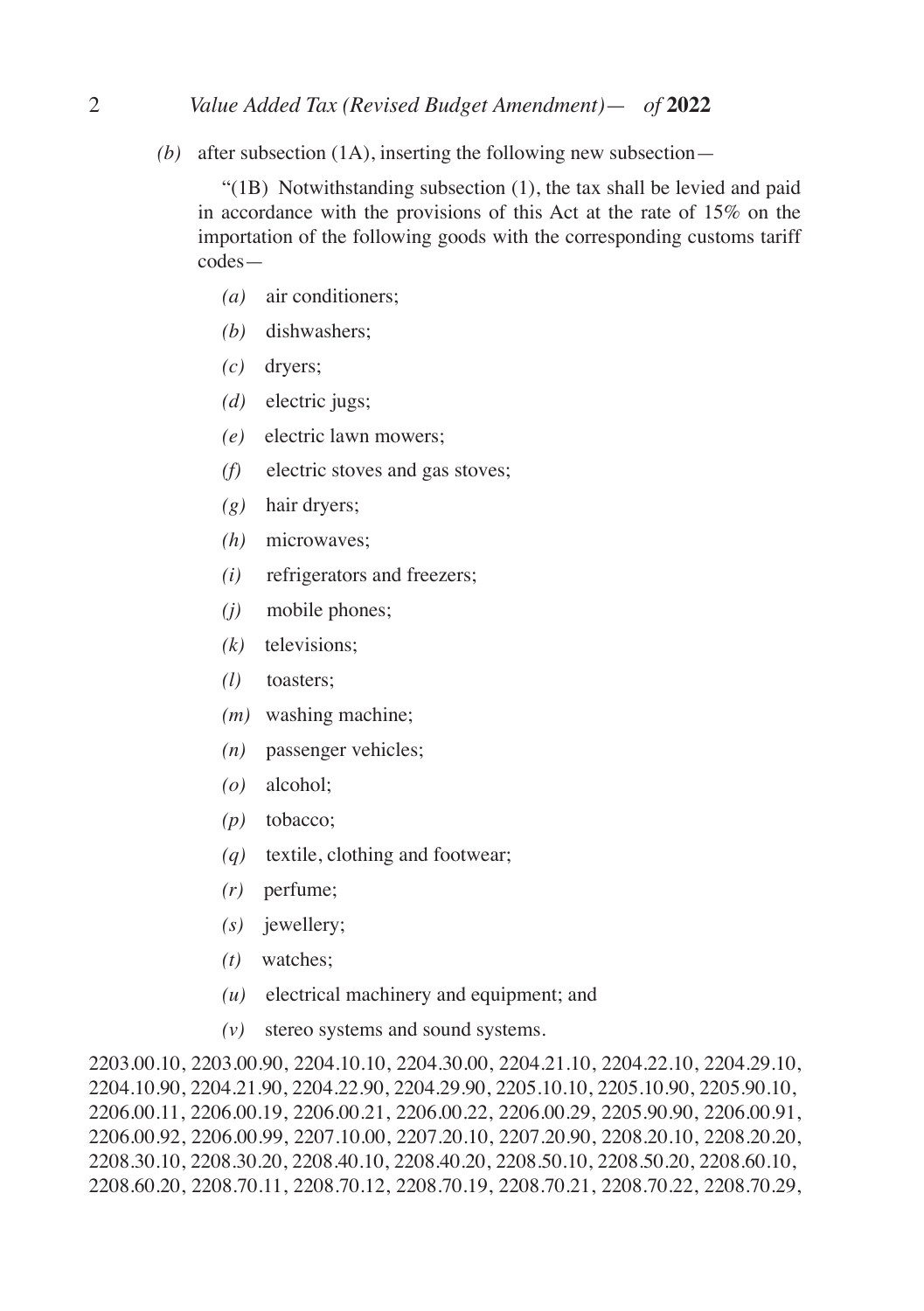2208.90.11, 2208.90.19, 2208.20.90, 2208.90.21, 2208.90.29, 2208.30.90, 2208.40.90, 2208.50.90, 2208.60.90, 2208.90.91, 2208.90.99, 2401.10.00, 2401.20.00, 2401.30.00, 2402.10.00, 2402.20.00, 2402.90.10, 2403.11.00, 2403.19.00, 2402.90.90, 2403.91.00, 2403.99.10, 2404.11.00, 2404.12.00, 2404.19.00, 2403.99.90, 2404.91.00, 2404.92.00, 2404.99.00, 3303.00.00, 5001.00.00, 5002.00.00, 5003.00.00, 5004.00.00, 5005.00.00, 5006.00.00, 5007.10.00, 5007.20.00, 5007.90.00, 5101.11.00, 5101.19.00, 5101.21.00, 5101.29.00, 5101.30.00, 5102.11.00, 5102.19.00, 5102.20.00, 5103.10.00, 5103.20.00, 5103.30.00, 5104.00.00, 5105.10.00, 5105.21.00, 5105.29.00, 5105.31.00, 5105.39.00, 5105.40.00, 5106.10.00, 5106.20.00, 5107.10.00, 5107.20.00, 5108.10.00, 5108.20.00, 5109.10.00, 5109.90.00, 5110.00.00, 5111.11.00, 5111.19.00, 5111.20.00, 5111.30.00, 5111.90.00, 5112.11.00, 5112.19.00, 5112.20.00, 5112.30.00, 5112.90.00, 5113.00.00, 5201.00.00, 5202.10.00, 5202.91.00, 5202.99.00, 5203.00.00, 5204.11.00, 5204.19.00, 5204.20.00, 5205.11.00, 5205.12.00, 5205.13.00, 5205.14.00, 5205.15.00, 5205.21.00, 5205.22.00, 5205.23.00, 5205.24.00, 5205.26.00, 5205.27.00, 5205.28.00, 5205.31.00, 5205.32.00, 5205.33.00, 5205.34.00, 5205.35.00, 5205.41.00, 5205.42.00, 5205.43.00, 5205.44.00, 5205.46.00, 5205.47.00, 5205.48.00, 5206.11.00, 5206.12.00, 5206.13.00, 5206.14.00, 5206.15.00, 5206.21.00, 5206.22.00, 5206.23.00, 5206.24.00, 5206.25.00, 5206.31.00, 5206.32.00, 5206.33.00, 5206.34.00, 5206.35.00, 5206.41.00, 5206.42.00, 5206.43.00, 5206.44.00, 5206.45.00, 5207.10.00, 5207.90.00, 5208.11.00, 5208.12.00, 5208.13.00, 5208.19.00, 5208.21.00, 5208.22.00, 5208.23.00, 5208.29.00, 5208.31.00, 5208.32.00, 5208.33.00, 5208.39.00, 5208.41.00, 5208.42.00, 5208.43.00, 5208.49.00, 5208.51.00, 5208.52.00, 5208.59.00, 5209.11.00, 5209.12.00, 5209.19.00, 5209.21.00, 5209.22.00, 5209.29.00, 5209.31.00, 5209.32.00, 5209.39.00, 5209.41.00, 5209.42.00, 5209.43.00, 5209.49.00, 5209.51.00, 5209.52.00, 5209.59.00, 5210.11.00, 5210.19.00, 5210.21.00, 5210.29.00, 5210.31.00, 5210.32.00, 5210.39.00, 5210.41.00, 5210.49.00, 5210.51.00, 5210.59.00, 5211.11.00, 5211.12.00, 5211.19.00, 5211.20.00, 5211.31.00, 5211.32.00, 5211.39.00, 5211.41.00, 5211.42.00, 5211.43.00, 5211.49.00, 5211.51.00, 5211.52.00, 5211.59.00, 5212.11.00, 5212.12.00, 5212.13.00, 5212.14.00, 5212.15.00, 5212.21.00, 5212.22.00, 5212.23.00, 5212.24.00, 5212.25.00, 5301.10.00, 5301.21.00, 5301.29.00, 5301.30.00, 5302.10.00, 5302.90.00, 5303.10.00, 5303.90.00, 5305.00.00, 5306.10.00, 5306.20.00, 5307.10.00, 5307.20.00, 5308.10.00, 5308.20.00, 5308.90.00, 5309.11.00, 5309.19.00, 5309.21.00, 5309.29.00, 5310.10.00, 5310.90.00, 5311.00.00, 5401.10.00, 5401.20.00, 5402.11.00, 5402.19.00, 5402.20.00, 5402.31.00, 5402.32.00, 5402.33.00, 5402.34.00, 5402.39.00, 5402.44.00, 5402.45.00, 5402.46.00, 5402.47.00, 5402.48.00, 5402.49.00, 5402.51.00, 5402.52.00, 5402.53.00, 5402.59.00, 5402.61.00, 5402.62.00, 5402.63.00, 5402.69.00, 5403.10.00, 5403.31.00, 5403.32.00, 5403.33.00, 5403.39.00, 5403.41.00, 5403.42.00, 5403.49.00, 5404.11.00, 5404.12.00, 5404.19.00, 5404.90.00, 5405.00.00, 5406.00.00, 5407.10.00, 5407.20.10, 5407.30.10, 5407.41.00, 5407.42.00, 5407.43.00, 5407.44.00, 5407.51.00, 5407.52.00, 5407.53.00, 5407.54.00, 5407.61.00, 5407.69.00, 5407.71.00, 5407.72.00, 5407.73.00, 5407.74.00, 5407.81.00, 5407.82.00, 5407.83.00, 5407.84.00, 5407.91.10, 5407.92.10, 5407.93.10, 5407.94.10, 5407.20.90, 5408.10.00, 5407.30.90, 5408.21.10, 5408.22.10, 5408.23.10, 5408.24.10, 5408.31.10, 5408.32.10, 5408.33.10, 5408.34.10, 5407.91.90, 5407.92.90, 5407.93.90,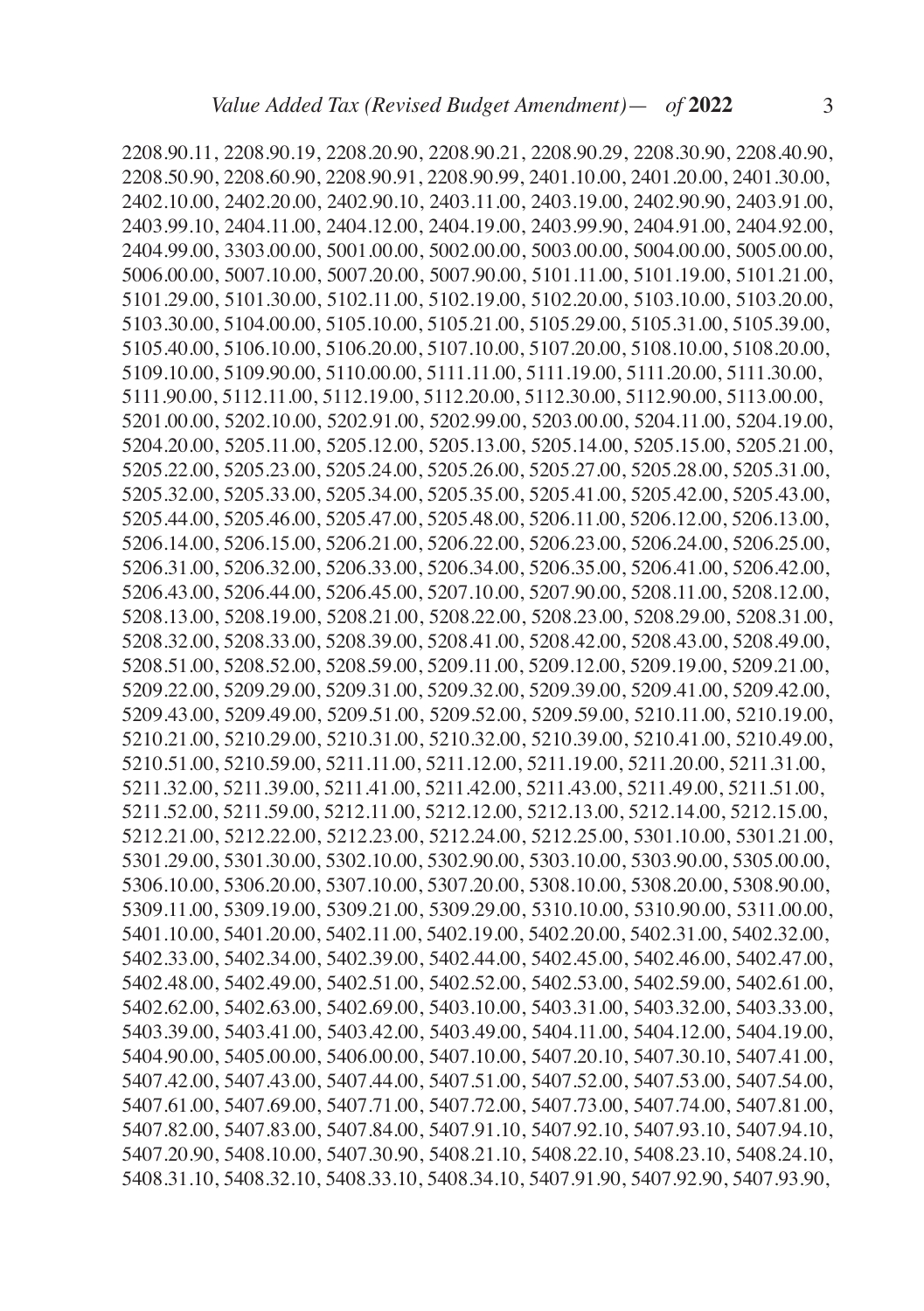5407.94.90, 5408.21.90, 5408.22.90, 5408.23.90, 5408.24.90, 5408.31.90, 5408.32.90, 5408.33.90, 5408.34.90, 5501.11.00, 5501.19.00, 5501.20.00, 5501.30.00, 5501.40.00, 5501.90.00, 5502.10.00, 5502.90.00, 5503.11.00, 5503.19.00, 5503.20.00, 5503.30.00, 5503.40.00, 5503.90.00, 5504.10.00, 5504.90.00, 5505.10.00, 5505.20.00, 5506.10.00, 5506.20.00, 5506.30.00, 5506.40.00, 5506.90.00, 5507.00.00, 5508.10.00, 5508.20.00, 5509.11.00, 5509.12.00, 5509.21.00, 5509.22.00, 5509.31.00, 5509.32.00, 5509.41.00, 5509.42.00, 5509.51.00, 5509.52.00, 5509.53.00, 5509.59.00, 5509.61.00, 5509.62.00, 5509.69.00, 5509.91.00, 5509.92.00, 5509.99.00, 5510.11.00, 5510.12.00, 5510.20.00, 5510.30.00, 5510.90.00, 5511.10.00, 5511.20.00, 5511.30.00, 5512.11.00, 5512.19.00, 5512.21.00, 5512.29.00, 5512.91.00, 5512.99.00, 5513.11.00, 5513.12.00, 5513.13.00, 5513.19.00, 5513.21.00, 5513.23.00, 5513.29.00, 5513.31.00, 5513.39.00, 5513.41.00, 5513.49.00, 5514.11.00, 5514.12.00, 5514.19.00, 5514.21.00, 5514.22.00, 5514.23.00, 5514.29.00, 5514.30.00, 5514.41.00, 5514.42.00, 5514.43.00, 5514.49.00, 5515.11.00, 5515.12.00, 5515.13.00, 5515.19.00, 5515.21.00, 5515.22.00, 5515.29.00, 5515.91.00, 5515.99.00, 5516.11.00, 5516.12.00, 5516.13.00, 5516.14.00, 5516.21.00, 5516.22.00, 5516.23.00, 5516.24.00, 5516.31.00, 5516.32.00, 5516.33.00, 5516.34.00, 5516.41.00, 5516.42.00, 5516.43.00, 5516.44.00, 5516.91.00, 5516.92.00, 5516.93.00, 5516.94.00, 5601.30.00, 5601.21.10, 5601.22.10, 5601.29.10, 5602.10.00, 5601.21.90, 5601.22.90, 5601.29.90, 5602.21.00, 5602.29.00, 5602.90.00, 5603.11.00, 5603.12.00, 5603.13.00, 5603.14.00, 5603.91.00, 5603.92.00, 5603.93.00, 5603.94.00, 5604.10.00, 5604.90.00, 5605.00.00, 5606.00.00, 5607.21.00, 5607.29.00, 5607.41.00, 5607.49.00, 5607.50.00, 5607.90.10, 5608.11.00, 5608.19.00, 5607.90.90, 5608.90.00, 5609.00.00, 5701.10.00, 5701.90.00, 5702.10.00, 5702.20.00, 5702.31.00, 5702.32.00, 5702.39.00, 5702.41.00, 5702.42.00, 5702.49.00, 5702.50.00, 5702.91.00, 5702.92.00, 5702.99.00, 5703.10.00, 5703.21.00, 5703.29.00, 5703.31.00, 5703.39.00, 5703.90.00, 5704.20.00, 5704.90.00, 5705.00.00, 5801.10.00, 5801.21.00, 5801.22.00, 5801.23.00, 5801.26.00, 5801.27.00, 5801.31.00, 5801.32.00, 5801.33.00, 5801.36.00, 5801.37.00, 5801.90.00, 5802.10.00, 5802.20.00, 5802.30.00, 5803.00.00, 5804.10.00, 5804.21.00, 5804.29.00, 5804.30.00, 5805.00.00, 5806.10.00, 5806.20.00, 5806.31.00, 5806.32.00, 5806.39.00, 5806.40.00, 5807.10.00, 5807.90.00, 5808.10.00, 5808.90.00, 5809.00.00, 5810.10.10, 5810.10.90, 5811.00.00, 5810.91.10, 5810.92.10, 5810.99.10, 5810.91.90, 5810.92.90, 5810.99.90, 5901.10.00, 5901.90.00, 5902.10.00, 5902.20.00, 5902.90.00, 5903.10.00, 5903.20.00, 5903.90.00, 5904.10.00, 5904.90.00, 5905.00.00, 5906.10.00, 5906.99.00, 5907.00.00, 5906.91.10, 5906.91.90, 5908.00.00, 5909.00.00, 5910.00.00, 5911.10.00, 5911.20.00, 5911.31.00, 5911.32.00, 5911.40.00, 5911.90.10, 5911.90.90, 6001.10.00, 6001.21.00, 6001.22.00, 6001.29.00, 6001.91.00, 6001.92.00, 6001.99.00, 6002.40.00, 6002.90.00, 6003.10.00, 6003.20.00, 6003.30.00, 6003.40.00, 6003.90.00, 6004.10.00, 6004.90.00, 6005.21.00, 6005.22.00, 6005.23.00, 6005.24.00, 6005.35.00, 6005.36.00, 6005.37.00, 6005.39.00, 6005.41.00, 6005.42.00, 6005.43.00, 6005.44.00, 6005.90.00, 6006.10.00, 6006.21.00, 6006.22.00, 6006.23.00, 6006.24.00, 6006.31.00, 6006.32.00, 6006.33.00, 6006.34.00, 6006.41.00, 6006.42.00, 6006.43.00, 6006.44.00, 6006.90.00, 6101.20.00, 6101.30.00, 6101.90.00, 6102.10.00, 6102.20.00, 6102.30.00, 6102.90.00, 6103.10.00, 6103.22.00, 6103.23.00, 6103.29.00, 6103.31.00, 6103.32.00, 6103.33.00, 6103.39.00,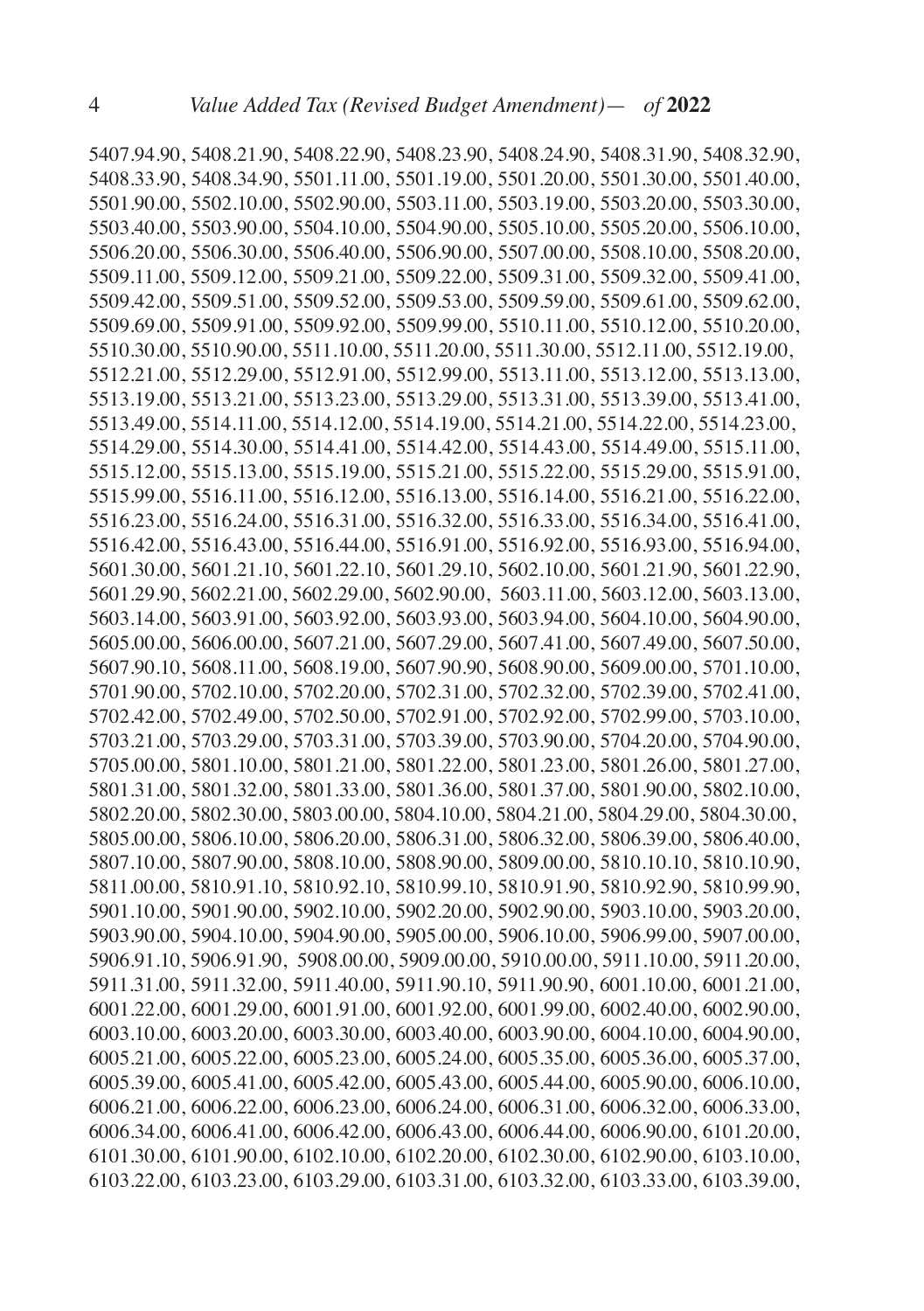6103.41.00, 6103.42.00, 6103.43.00, 6103.49.00, 6104.13.00, 6104.19.00, 6104.22.00, 6104.23.00, 6104.29.00, 6104.31.00, 6104.32.00, 6104.33.00, 6104.39.00, 6104.41.00, 6104.42.00, 6104.43.00, 6104.44.00, 6104.49.00, 6104.51.00, 6104.52.00, 6104.53.00, 6104.59.00, 6104.61.00, 6104.62.00, 6104.63.00, 6104.69.00, 6105.10.00, 6105.20.00, 6105.90.00, 6106.10.00, 6106.20.00, 6106.90.00, 6107.11.00, 6107.12.00, 6107.19.00, 6107.21.00, 6107.22.00, 6107.29.00, 6107.91.00, 6107.99.00, 6108.11.00, 6108.19.00, 6108.21.00, 6108.22.00, 6108.29.00, 6108.31.00, 6108.32.00, 6108.39.00, 6108.91.00, 6108.92.00, 6108.99.00, 6109.10.10, 6109.10.20, 6109.90.10, 6109.90.20, 6110.11.00, 6110.12.00, 6110.19.00, 6110.20.00, 6110.30.00, 6110.90.00, 6111.20.00,6111.30.00, 6111.90.00, 6112.11.00, 6112.12.00, 6112.19.00, 6112.20.00, 6112.31.00, 6112.39.00, 6112.41.00, 6112.49.00, 6113.00.10, 6113.00.90, 6114.20.10, 6114.20.20, 6114.30.10, 6114.30.20, 6114.90.10, 6114.20.90, 6114.90.20, 6115.10.00, 6114.30.90, 6115.21.00, 6115.22.00, 6115.29.00, 6115.30.00, 6114.90.90, 6115.94.00, 6115.95.00, 6115.96.00, 6115.99.00, 6116.10.00, 6116.91.00, 6116.92.00, 6116.93.00, 6116.99.00, 6117.10.10, 6117.80.00, 6117.90.00, 6117.10.90, 6201.20.00, 6201.30.00, 6201.40.00, 6201.90.00, 6201.91.00, 6201.92.00, 6201.93.00, 6201.99.00, 6202.20.00, 6202.30.00, 6202.40.00, 6202.90.00, 6202.91.00, 6202.92.00, 6202.93.00, 6202.99.00, 6203.11.00, 6203.12.00, 6203.19.00, 6203.22.00, 6203.23.00, 6203.29.00, 6203.31.00, 6203.32.00, 6203.33.00, 6203.39.00, 6203.41.00, 6203.42.00, 6203.43.00, 6203.49.00, 6204.11.00, 6204.12.00, 6204.13.00, 6204.19.00, 6204.21.00, 6204.22.00, 6204.23.00, 6204.29.00, 6204.31.00, 6204.32.00, 6204.33.00, 6204.39.00, 6204.41.00, 6204.42.00, 6204.43.00, 6204.44.00, 6204.49.00, 6204.51.00, 6204.52.00, 6204.53.00, 6204.59.00, 6204.61.00, 6204.62.00, 6204.63.00, 6204.69.00, 6205.20.00, 6205.30.00, 6205.90.00, 6206.10.00, 6206.20.00, 6206.30.00, 6206.40.00, 6206.90.00, 6207.11.00, 6207.19.00, 6207.21.00, 6207.22.00, 6207.29.00, 6207.91.10, 6207.99.10, 6208.11.00, 6208.19.00, 6208.21.00, 6208.22.00, 6208.29.00, 6207.91.90, 6207.99.90, 6208.91.00, 6208.92.00, 6208.99.00, 6208.91.10, 6208.92.10, 6208.99.10, 6208.91.20, 6208.92.20, 6208.99.20, 6209.20.00, 6209.30.00, 6209.90.00, 6210.10.00, 6210.20.00, 6210.30.00, 6210.40.00, 6210.50.00, 6211.11.00, 6211.12.00, 6211.20.00, 6211.32.10, 6211.33.10, 6211.39.10, 6211.42.10, 6211.43.10, 6211.49.10, 6211.42.20, 6211.43.20, 6211.49.20, 6212.10.00, 6212.20.00, 6211.32.90, 6211.33.90, 6211.39.90, 6212.30.00, 6211.42.90, 6211.43.90, 6211.49.90, 6212.90.00, 6213.20.00, 6213.90.00, 6214.10.10, 6214.20.10, 6214.30.10, 6214.40.10, 6214.10.90, 6214.90.10, 6214.20.90, 6215.10.00, 6214.30.90, 6215.20.00, 6214.40.90, 6214.90.90, 6215.90.00, 6216.00.00, 6217.10.10, 6217.10.20, 6217.10.30, 6217.10.40, 6217.90.00, 6217.10.90, 6301.10.00, 6301.20.00, 6301.30.00, 6301.40.00, 6301.90.00, 6302.10.00, 6302.21.00, 6302.22.00, 6302.29.00, 6302.31.00, 6302.32.00, 6302.39.00, 6302.40.00, 6302.51.00, 6302.53.00, 6302.59.00, 6302.60.00, 6302.91.00, 6302.93.00, 6302.99.00, 6303.12.00, 6303.19.00, 6303.91.00, 6303.92.00, 6303.99.00, 6304.11.00, 6304.19.00, 6304.20.00, 6304.91.00, 6304.92.00, 6304.93.00, 6304.99.00, 6305.10.00, 6305.20.00, 6305.32.00, 6305.33.00, 6305.39.00, 6305.90.10, 6306.12.00, 6306.19.00, 6306.22.00, 6306.29.00, 6306.30.00, 6306.40.00, 6305.90.90, 6306.90.00, 6307.10.00, 6307.20.00, 6307.90.10, 6308.00.00, 6307.90.90, 6309.00.00, 6310.10.00, 6310.90.00, 6401.10.00, 6401.92.00, 6401.99.00, 6402.12.00, 6402.19.00, 6402.20.00, 6402.91.00, 6402.99.00,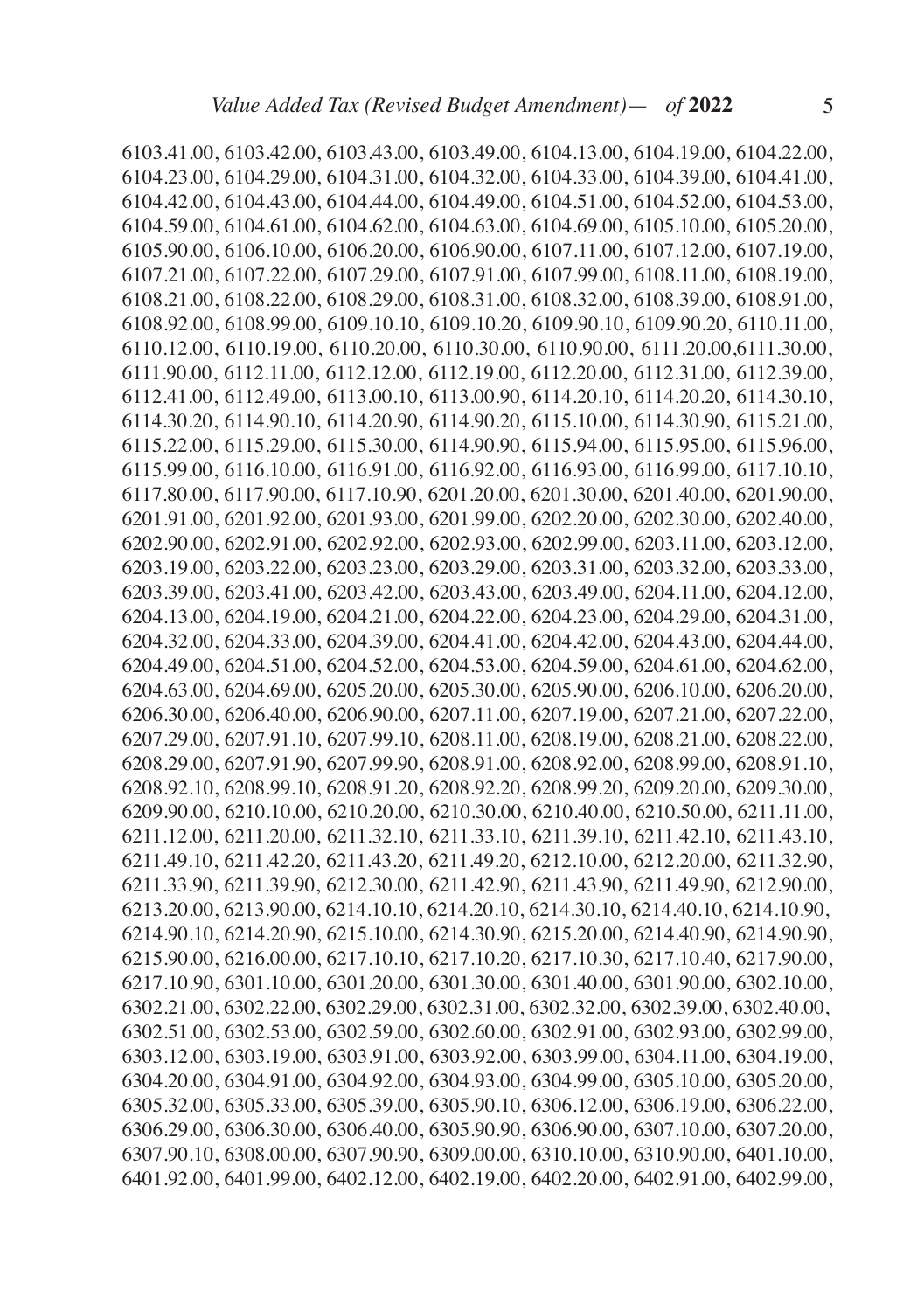6403.12.00, 6403.19.00, 6403.20.00, 6403.40.00, 6403.51.00, 6403.59.00, 6403.91.00, 6403.99.00, 6404.11.00, 6404.19.00, 6404.20.00, 6405.10.00, 6405.20.00, 6405.90.00, 6406.10.00, 6406.20.00, 6406.90.00, 7101.10.00, 7101.21.00, 7101.22.00, 7102.10.00, 7102.21.00, 7102.29.00, 7102.31.00, 7102.39.00, 7103.10.00, 7103.91.00, 7103.99.00, 7104.10.00, 7104.21.00, 7104.29.00, 7104.91.00, 7104.99.00, 7105.10.00, 7105.90.00, 7106.10.00, 7106.91.00, 7106.92.00, 7107.00.00, 7108.11.00, 7108.12.00, 7108.13.00, 7108.20.00, 7109.00.00, 7110.11.00, 7110.19.00, 7110.21.00, 7110.29.00, 7110.31.00, 7110.39.00, 7110.41.00, 7110.49.00, 7111.00.00, 7112.30.00, 7112.91.00, 7112.92.00, 7112.99.00, 7113.11.10, 7113.19.10, 7113.20.10, 7113.11.90, 7113.19.90, 7113.20.90, 7114.11.00, 7114.19.00, 7114.20.00, 7115.10.00, 7115.90.10, 7116.10.00, 7116.20.00, 7115.90.90, 7117.11.00, 7117.19.00, 7118.10.00, 7118.90.90, 7321.11.10, 7321.11.90, 7323.81.00, 7419.99.52, 8415.10.00, 8415.20.00, 8415.81.00, 8415.82.00, 8415.83.00, 8418.10.00, 8418.21.00, 8418.29.00, 8418.30.00, 8418.40.00, 8418.50.10, 8418.69.10, 8418.50.90, 8418.69.90, 8421.12.00, 8422.11.00, 8422.19.00, 8433.11.00, 8433.19.10, 8450.11.00, 8450.12.00, 8450.19.00, 8450.20.00, 8451.10.00, 8451.21.00, 8451.29.00, 8501.10.00, 8501.20.00, 8501.40.00, 8501.31.10, 8501.32.10, 8501.33.10, 8501.34.10, 8501.51.00, 8501.52.00, 8501.53.00, 8501.61.10, 8501.71.00, 8501.62.10, 8501.72.00, 8501.63.10, 8501.64.10, 8501.80.00, 8502.11.00, 8502.12.00, 8502.13.00, 8502.20.00, 8501.31.90, 8501.32.90, 8501.33.90, 8501.34.90, 8502.31.00, 8502.39.00, 8502.40.00, 8501.61.90, 8501.62.90, 8501.63.90, 8501.64.90, 8503.00.00, 8504.10.00, 8504.21.00, 8504.22.00, 8504.23.00, 8504.31.00, 8504.32.00, 8504.33.00, 8504.34.00, 8504.40.00, 8504.50.00, 8504.90.00, 8505.11.00, 8505.19.00, 8505.20.00, 8505.90.00, 8506.10.00, 8506.30.00, 8506.40.00, 8506.50.00, 8506.60.00, 8506.80.00, 8506.90.00, 8507.10.00, 8507.20.00, 8507.30.00, 8507.50.00, 8507.60.00, 8507.80.00, 8507.90.00, 8508.11.00, 8508.19.10, 8508.60.10, 8508.70.10, 8508.19.90, 8509.40.00, 8508.60.90, 8508.70.90, 8509.80.00, 8509.90.00, 8510.10.00, 8510.20.00, 8510.30.00, 8510.90.00, 8511.10.00, 8511.20.00, 8511.30.00, 8511.40.00, 8511.50.00, 8511.80.00, 8511.90.00, 8512.10.00, 8512.20.00, 8512.30.00, 8512.40.00, 8512.90.00, 8513.10.00, 8513.90.00, 8514.11.00, 8514.19.00, 8514.20.00, 8514.31.00, 8514.32.00, 8514.39.00, 8514.40.00, 8514.90.00, 8515.11.00, 8515.19.00, 8515.29.00, 8515.21.10, 8515.39.00, 8515.31.10, 8515.80.00, 8515.90.00, 8515.21.90, 8516.10.10, 8515.31.90, 8516.21.00, 8516.29.00, 8516.10.20, 8516.33.00, 8516.40.00, 8516.31.10, 8516.32.10, 8516.50.00, 8516.60.10, 8516.71.00, 8516.72.00, 8516.79.00, 8516.80.00, 8516.10.90, 8516.90.10, 8517.11.00, 8517.12.00, 8517.13.00, 8517.14.00, 8517.18.00, 8516.31.90, 8516.32.90, 8516.60.90, 8517.61.00, 8517.69.00, 8517.71.00, 8517.62.10, 8517.79.00, 8516.90.90, 8518.10.00, 8518.21.00, 8518.22.00, 8518.29.00, 8518.30.00, 8518.40.00, 8518.50.00, 8517.62.90, 8518.90.00, 8519.20.00, 8519.30.00, 8519.81.00, 8519.89.10, 8519.89.90, 8521.10.00, 8521.90.00, 8522.10.00, 8522.90.10, 8522.90.20, 8523.21.00, 8523.29.00, 8523.41.00, 8523.49.00, 8523.51.00, 8523.52.00, 8523.59.00, 8522.90.90, 8523.80.00, 8524.11.00, 8524.12.00, 8524.19.00, 8524.91.00, 8524.92.00, 8524.99.00, 8525.50.00, 8525.60.10, 8525.81.00, 8525.82.00, 8525.83.00, 8525.89.00, 8526.10.00, 8525.60.90, 8526.91.00, 8526.92.00, 8527.12.00, 8527.13.10, 8527.19.10, 8527.21.10, 8527.29.10, 8527.91.10, 8527.92.10, 8527.13.90, 8527.19.90, 8527.99.10, 8527.21.90, 8527.29.90, 8528.42.00, 8528.49.00,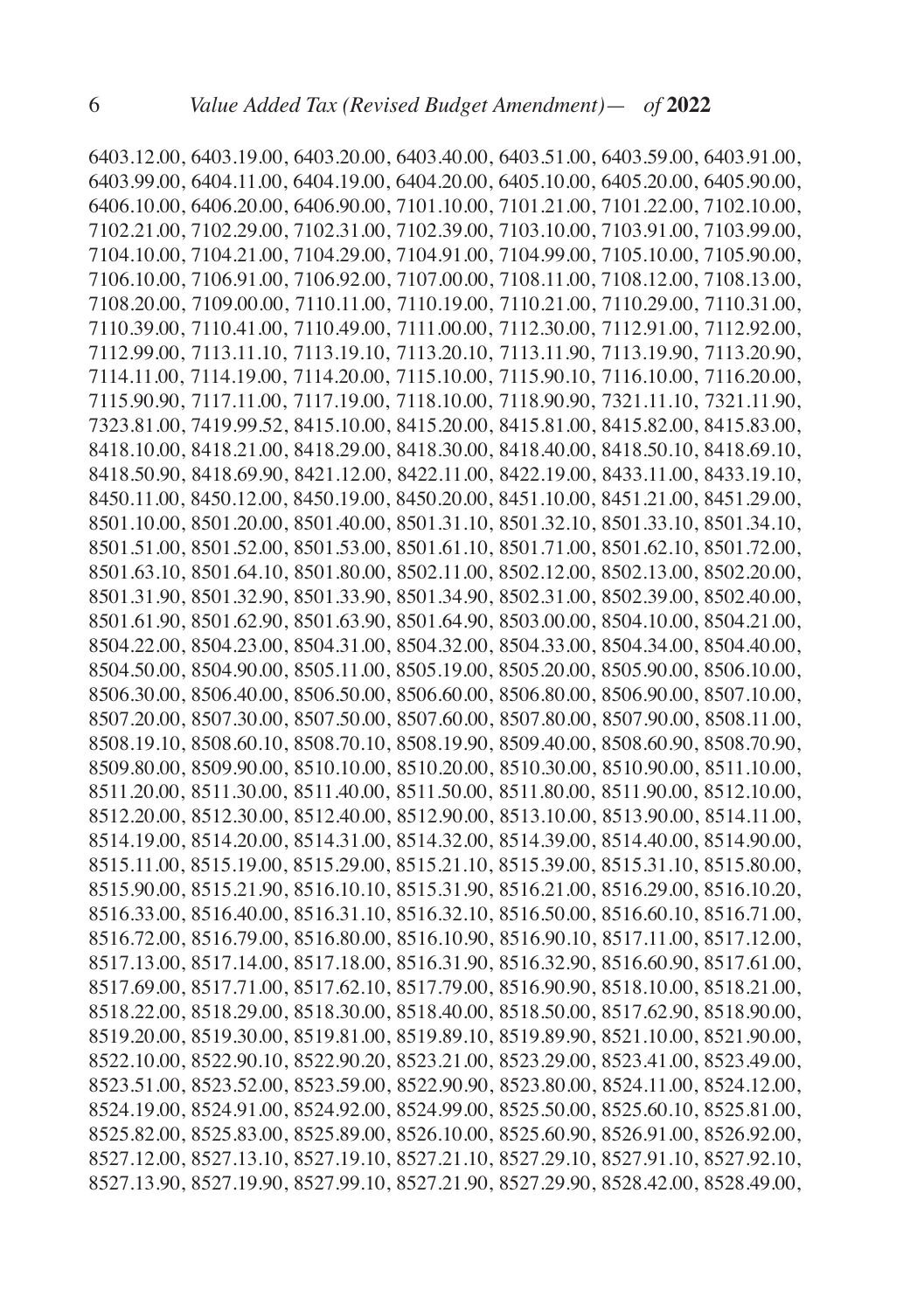8528.52.00, 8528.59.00, 8528.62.00, 8528.69.00, 8528.71.00 , 8528.72.00, 8528.73.00, 8527.91.90, 8527.92.90, 8527.99.90, 8529.10.00, 8529.90.00, 8530.10.00, 8530.80.00, 8530.90.00, 8531.10.00, 8531.20.00, 8531.80.00, 8531.90.00, 8532.10.00, 8532.21.00, 8532.22.00,8532.23.00, 8532.24.00, 8532.25.00, 8532.29.00, 8532.30.00, 8532.90.00, 8533.10.00, 8533.21.00, 8533.29.00, 8533.31.00, 8533.39.00, 8533.40.00, 8533.90.00, 8534.00.00, 8535.10.00, 8535.21.00, 8535.29.00, 8535.30.00, 8535.40.00, 8535.90.10, 8536.10.00, 8536.20.00, 8536.30.00, 8536.41.00, 8536.49.00, 8536.50.00, 8536.61.00, 8536.69.00, 8535.90.90, 8536.70.10, 8536.90.00, 8537.10.00, 8537.20.00, 8536.70.90, 8538.10.00, 8538.90.00, 8539.10.00, 8539.21.00, 8539.22.00, 8539.29.00, 8539.31.00, 8539.32.00, 8539.41.00, 8539.39.10, 8539.49.00, 8539.51.00, 8539.52.00, 8539.90.00, 8540.11.00, 8540.12.00, 8540.20.00, 8539.39.90, 8540.40.00, 8540.60.00, 8540.71.00, 8540.79.00, 8540.81.00, 8540.89.00, 8540.91.00, 8540.99.00, 8541.10.00, 8541.21.00, 8541.29.00, 8541.30.00, 8541.41.00, 8541.42.00, 8541.43.00, 8541.49.00, 8541.50.00, 8541.51.00, 8541.59.00, 8541.60.00, 8541.90.00, 8542.31.00, 8542.32.00, 8542.33.00, 8542.39.00, 8542.90.00, 8543.10.00, 8543.20.00, 8543.30.00, 8543.40.00, 8543.70.00, 8543.90.00, 8544.11.00, 8544.19.00, 8544.20.00, 8544.30.00, 8544.42.10, 8544.49.10, 8544.60.00, 8544.42.20, 8544.49.20, 8544.70.00, 8545.11.00, 8545.19.00, 8545.20.00, 8545.90.00, 8546.10.00, 8546.20.00, 8546.90.00, 8547.10.00, 8547.20.00, 8547.90.00, 8548.10.00, 8548.90.00, 8549.11.00, 8549.12.00, 8549.13.00, 8549.14.00, 8549.19.00, 8549.21.00, 8549.29.00, 8549.31.00, 8549.39.00, 8549.91.00, 8549.99.00, 8703.23.14, 8703.23.15, 8703.23.16, 8703.23.19, 8703.23.24, 8703.33.14, 8703.23.25, 8703.33.15, 8703.23.26, 8703.33.16, 8703.40.10, 8703.23.29, 8703.33.19, 8703.33.24, 8703.33.25, 8703.33.26, 8703.40.20, 8703.50.10, 8703.21.40, 8703.22.40, 8703.33.29, 8703.24.40, 8703.40.30, 8703.50.20, 8703.60.10, 8703.21.50, 8703.31.40, 8703.60.11, 8703.22.50, 8703.32.40, 8703.24.50, 8703.60.14, 8703.60.15, 8703.60.18, 8703.60.19, 8703.40.40, 8703.50.30, 8703.70.10, 8703.21.60, 8703.31.50, 8703.70.11, 8703.22.60, 8703.32.50, 8703.60.22, 8703.60.23, 8703.24.60, 8703.70.14, 8703.70.15, 8703.60.26, 8703.60.27, 8703.60.28, 8703.70.18, 8703.60.29, 8703.70.19, 8703.80.10, 8703.90.00, 8703.40.50, 8703.50.40, 8703.80.11, 8703.31.60, 8703.32.60, 8703.70.22, 8703.70.23, 8703.80.14, 8703.80.15, 8703.70.26, 8703.80.18, 8703.80.19, 8703.70.29, 8703.50.50, 8703.40.60, 8703.80.22, 8703.80.23, 8703.80.26, 8703.80.29, 8703.40.70, 8703.50.60, 8703.21.90, 8703.22.90, 8703.24.90, 8703.40.80, 8703.50.70, 8703.31.90, 8703.32.90, 8703.50.80, 8703.40.91, 8703.40.99, 8703.50.91, 8703.50.99, 9101.11.00, 9101.19.00, 9101.21.00, 9101.29.00, 9101.91.00, 9101.99.00, 9102.11.00, 9102.12.00, 9102.19.00, 9102.21.00, 9102.29.00, 9102.91.00, 9102.99.00".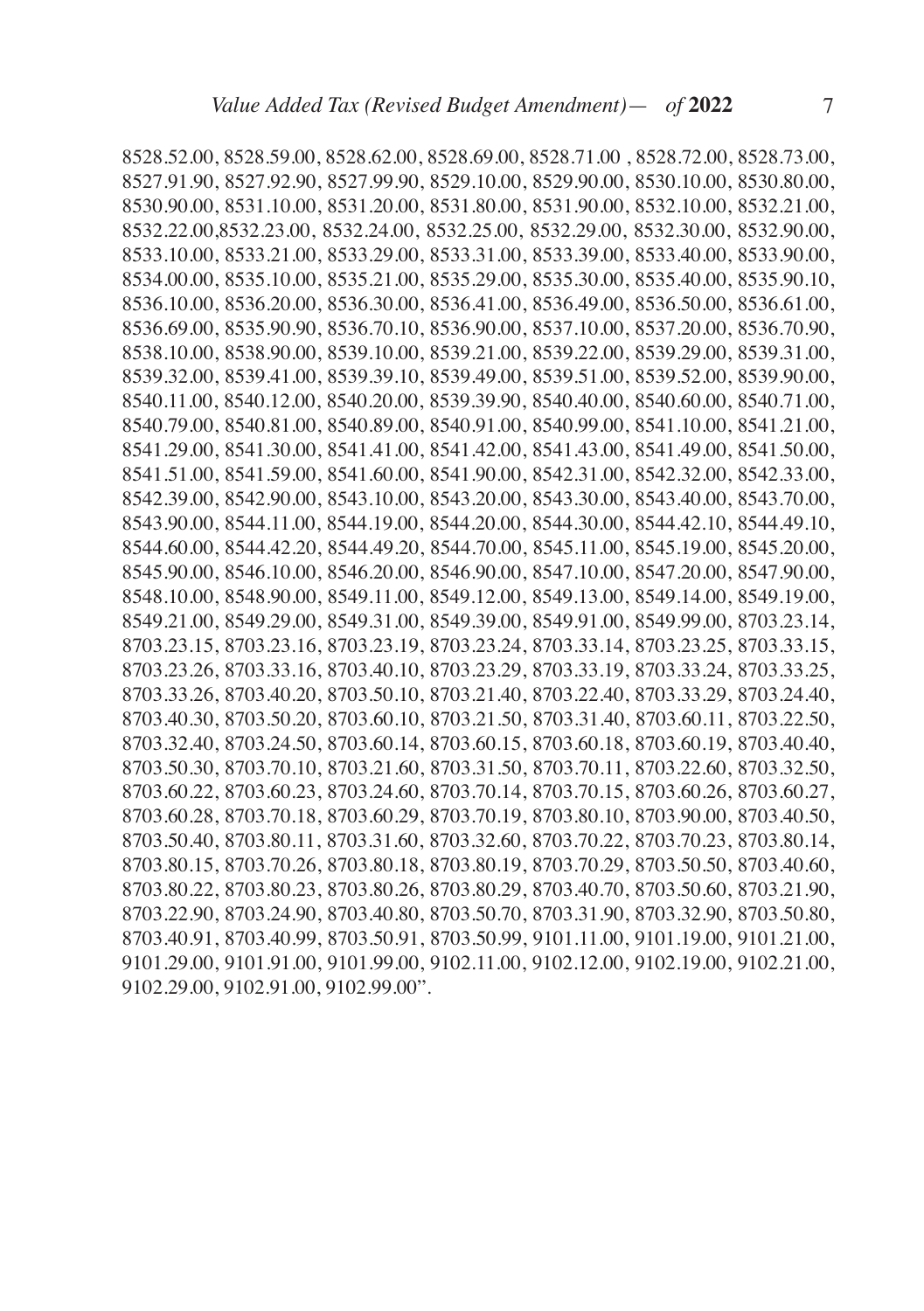#### *Section 15 amended*

**3.** Section 15 of the Principal Act is amended after subsection (1) by inserting the following new subsection—

> "(1A) Notwithstanding subsection (1), the tax shall be charged in accordance with the provisions of this Act at the rate of 15% on the supply of the following goods with the corresponding customs tariff codes—

- *(a)* air conditioners;
- *(b)* dishwashers;
- *(c)* dryers;
- *(d)* electric jugs;
- *(e)* electric lawn mowers;
- *(f)* electric stove and gas stove;
- *(g)* hair dryers;
- *(h)* microwaves;
- *(i)* refrigerators and freezers;
- *(j)* mobile phones;
- *(k)* televisions;
- *(l)* toasters;
- *(m)* washing machine;
- *(n)* passenger vehicles;
- *(o)* alcohol;
- *(p)* tobacco;
- *(q)* textile, clothing and footwear;
- *(r)* perfume;
- *(s)* jewellery
- *(t)* watches;
- *(u)* electrical machinery and equipment; and
- *(v)* stereo systems and sound systems.

2203.00.10, 2203.00.90, 2204.10.10, 2204.30.00, 2204.21.10, 2204.22.10, 2204.29.10, 2204.10.90, 2204.21.90, 2204.22.90, 2204.29.90, 2205.10.10, 2205.10.90, 2205.90.10, 2206.00.11, 2206.00.19, 2206.00.21, 2206.00.22, 2206.00.29, 2205.90.90, 2206.00.91, 2206.00.92, 2206.00.99, 2207.10.00, 2207.20.10, 2207.20.90, 2208.20.10, 2208.20.20,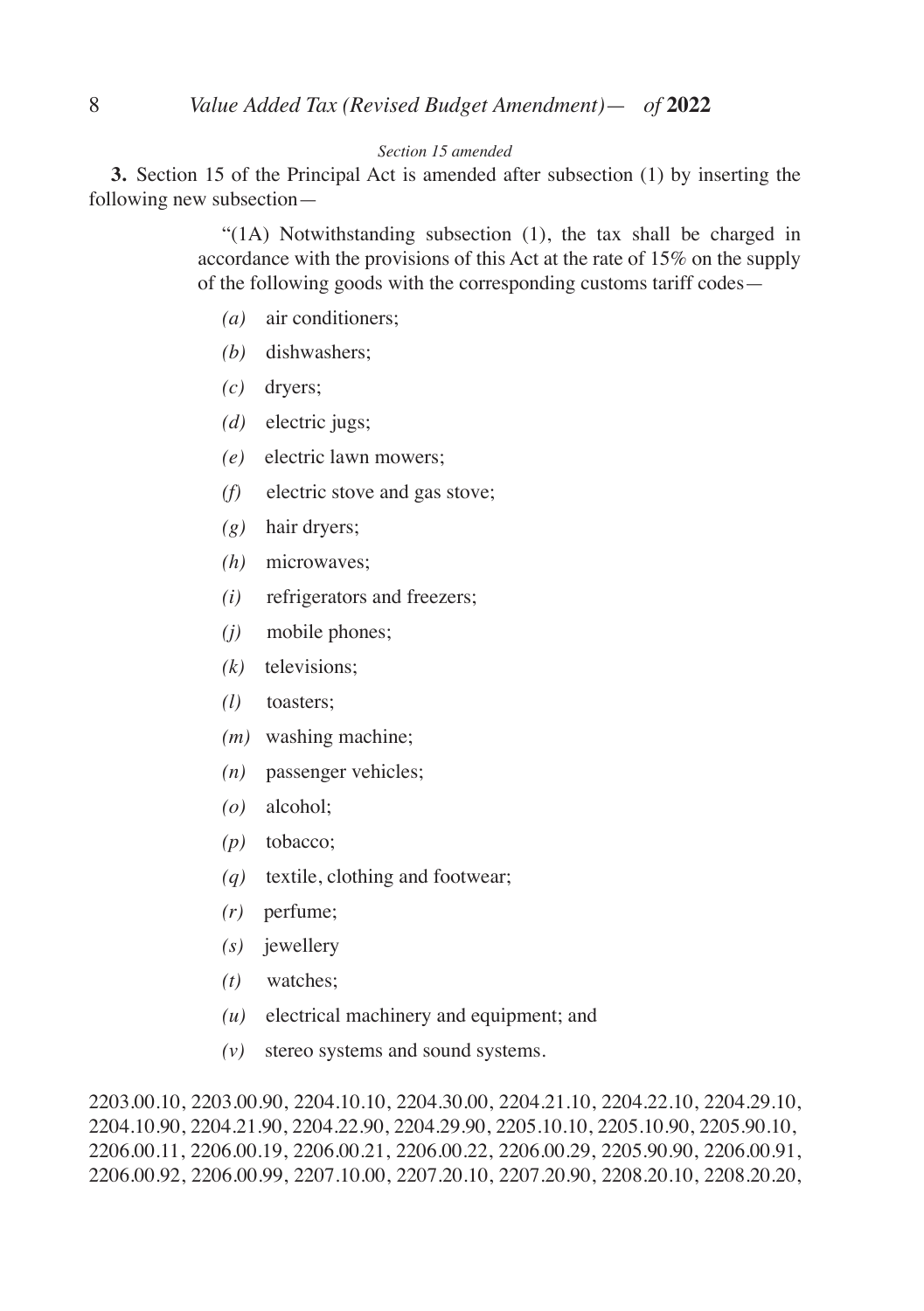2208.30.10, 2208.30.20, 2208.40.10, 2208.40.20, 2208.50.10, 2208.50.20, 2208.60.10, 2208.60.20, 2208.70.11, 2208.70.12, 2208.70.19, 2208.70.21, 2208.70.22, 2208.70.29, 2208.90.11, 2208.90.19, 2208.20.90, 2208.90.21, 2208.90.29, 2208.30.90, 2208.40.90, 2208.50.90, 2208.60.90, 2208.90.91, 2208.90.99, 2401.10.00, 2401.20.00, 2401.30.00 2402.10.00, 2402.20.00, 2402.90.10, 2403.11.00, 2403.19.00, 2402.90.90, 2403.91.00, 2403.99.10, 2404.11.00, 2404.12.00, 2404.19.00, 2403.99.90, 2404.91.00, 2404.92.00, 2404.99.00, 3303.00.00, 5001.00.00, 5002.00.00, 5003.00.00, 5004.00.00, 5005.00.00, 5006.00.00, 5007.10.00, 5007.20.00, 5007.90.00, 5101.11.00, 5101.19.00, 5101.21.00, 5101.29.00, 5101.30.00, 5102.11.00, 5102.19.00, 5102.20.00, 5103.10.00, 5103.20.00, 5103.30.00, 5104.00.00, 5105.10.00, 5105.21.00, 5105.29.00, 5105.31.00, 5105.39.00, 5105.40.00, 5106.10.00, 5106.20.00, 5107.10.00, 5107.20.00, 5108.10.00, 5108.20.00, 5109.10.00, 5109.90.00, 5110.00.00, 5111.11.00, 5111.19.00, 5111.20.00, 5111.30.00, 5111.90.00, 5112.11.00, 5112.19.00, 5112.20.00, 5112.30.00, 5112.90.00, 5113.00.00, 5201.00.00, 5202.10.00, 5202.91.00, 5202.99.00, 5203.00.00, 5204.11.00, 5204.19.00, 5204.20.00, 5205.11.00, 5205.12.00, 5205.13.00, 5205.14.00, 5205.15.00, 5205.21.00, 5205.22.00, 5205.23.00, 5205.24.00, 5205.26.00, 5205.27.00, 5205.28.00, 5205.31.00, 5205.32.00, 5205.33.00, 5205.34.00, 5205.35.00, 5205.41.00, 5205.42.00, 5205.43.00, 5205.44.00, 5205.46.00, 5205.47.00, 5205.48.00, 5206.11.00, 5206.12.00, 5206.13.00, 5206.14.00, 5206.15.00, 5206.21.00, 5206.22.00, 5206.23.00, 5206.24.00, 5206.25.00, 5206.31.00, 5206.32.00, 5206.33.00, 5206.34.00, 5206.35.00, 5206.41.00, 5206.42.00, 5206.43.00, 5206.44.00, 5206.45.00, 5207.10.00, 5207.90.00, 5208.11.00, 5208.12.00, 5208.13.00, 5208.19.00, 5208.21.00, 5208.22.00, 5208.23.00, 5208.29.00, 5208.31.00, 5208.32.00, 5208.33.00, 5208.39.00, 5208.41.00, 5208.42.00, 5208.43.00, 5208.49.00, 5208.51.00, 5208.52.00, 5208.59.00, 5209.11.00, 5209.12.00, 5209.19.00, 5209.21.00, 5209.22.00, 5209.29.00, 5209.31.00, 5209.32.00, 5209.39.00, 5209.41.00, 5209.42.00, 5209.43.00, 5209.49.00, 5209.51.00, 5209.52.00, 5209.59.00, 5210.11.00, 5210.19.00, 5210.21.00, 5210.29.00, 5210.31.00, 5210.32.00, 5210.39.00, 5210.41.00, 5210.49.00, 5210.51.00, 5210.59.00, 5211.11.00, 5211.12.00, 5211.19.00, 5211.20.00, 5211.31.00, 5211.32.00, 5211.39.00, 5211.41.00, 5211.42.00, 5211.43.00, 5211.49.00, 5211.51.00, 5211.52.00, 5211.59.00, 5212.11.00, 5212.12.00, 5212.13.00, 5212.14.00, 5212.15.00, 5212.21.00, 5212.22.00, 5212.23.00, 5212.24.00, 5212.25.00, 5301.10.00, 5301.21.00, 5301.29.00, 5301.30.00, 5302.10.00, 5302.90.00, 5303.10.00, 5303.90.00, 5305.00.00, 5306.10.00, 5306.20.00, 5307.10.00, 5307.20.00, 5308.10.00, 5308.20.00, 5308.90.00, 5309.11.00, 5309.19.00, 5309.21.00, 5309.29.00, 5310.10.00, 5310.90.00, 5311.00.00, 5401.10.00, 5401.20.00, 5402.11.00, 5402.19.00, 5402.20.00, 5402.31.00, 5402.32.00, 5402.33.00, 5402.34.00, 5402.39.00, 5402.44.00, 5402.45.00, 5402.46.00, 5402.47.00, 5402.48.00, 5402.49.00, 5402.51.00, 5402.52.00, 5402.53.00, 5402.59.00, 5402.61.00, 5402.62.00, 5402.63.00, 5402.69.00, 5403.10.00, 5403.31.00, 5403.32.00, 5403.33.00, 5403.39.00, 5403.41.00, 5403.42.00, 5403.49.00, 5404.11.00, 5404.12.00, 5404.19.00, 5404.90.00, 5405.00.00, 5406.00.00, 5407.10.00, 5407.20.10, 5407.30.10, 5407.41.00, 5407.42.00, 5407.43.00, 5407.44.00, 5407.51.00, 5407.52.00, 5407.53.00, 5407.54.00, 5407.61.00, 5407.69.00, 5407.71.00, 5407.72.00, 5407.73.00, 5407.74.00, 5407.81.00, 5407.82.00, 5407.83.00, 5407.84.00, 5407.91.10, 5407.92.10, 5407.93.10, 5407.94.10,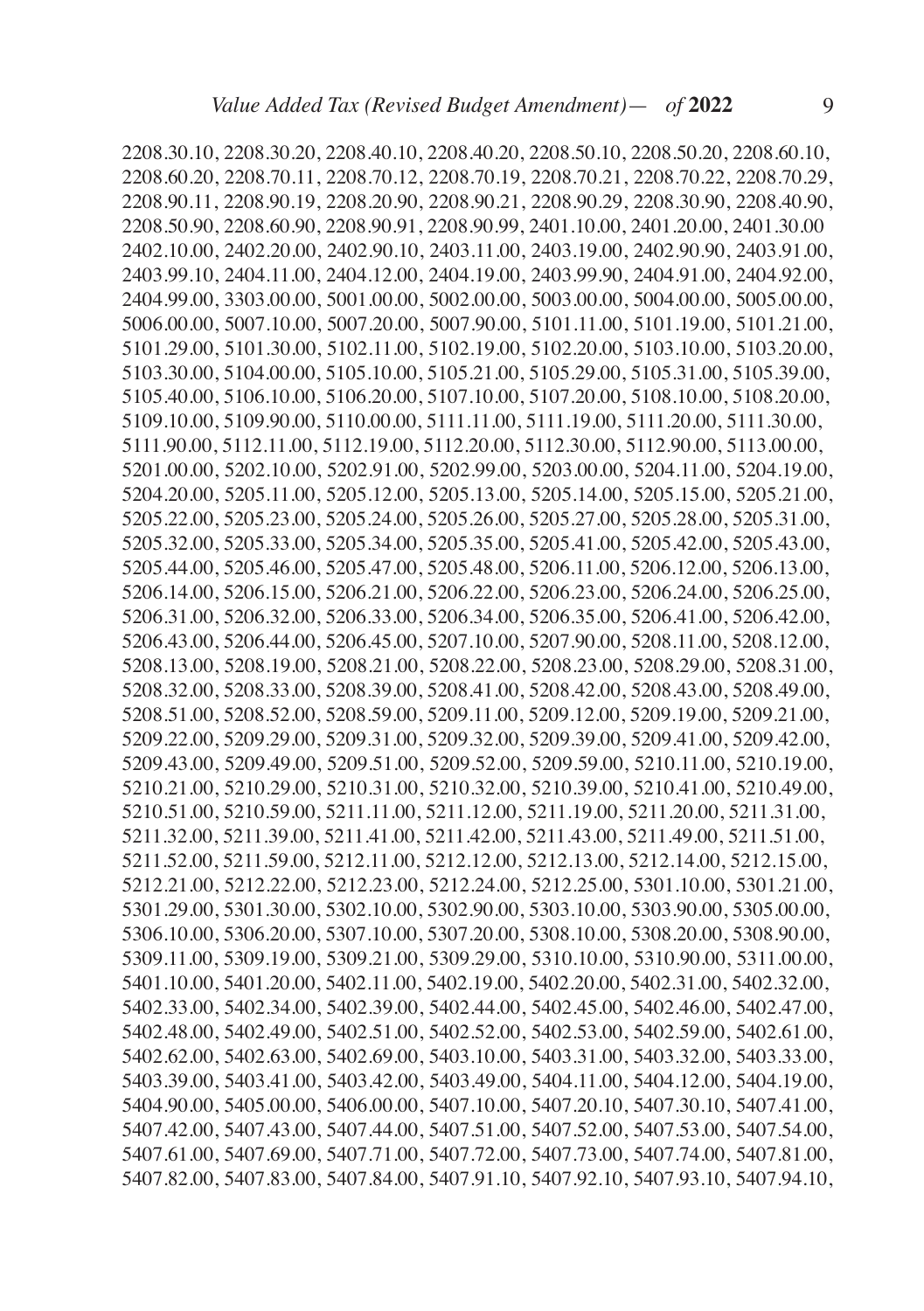5407.20.90, 5408.10.00, 5407.30.90, 5408.21.10, 5408.22.10, 5408.23.10, 5408.24.10, 5408.31.10, 5408.32.10, 5408.33.10, 5408.34.10, 5407.91.90, 5407.92.90, 5407.93.90,5407.94.90, 5408.21.90, 5408.22.90, 5408.23.90, 5408.24.90, 5408.31.90, 5408.32.90, 5408.33.90, 5408.34.90, 5501.11.00, 5501.19.00, 5501.20.00, 5501.30.00, 5501.40.00, 5501.90.00, 5502.10.00, 5502.90.00, 5503.11.00, 5503.19.00, 5503.20.00, 5503.30.00, 5503.40.00, 5503.90.00, 5504.10.00, 5504.90.00, 5505.10.00, 5505.20.00, 5506.10.00, 5506.20.00, 5506.30.00, 5506.40.00, 5506.90.00, 5507.00.00, 5508.10.00, 5508.20.00, 5509.11.00, 5509.12.00, 5509.21.00, 5509.22.00, 5509.31.00, 5509.32.00, 5509.41.00, 5509.42.00, 5509.51.00, 5509.52.00, 5509.53.00, 5509.59.00, 5509.61.00, 5509.62.00, 5509.69.00, 5509.91.00, 5509.92.00, 5509.99.00, 5510.11.00, 5510.12.00, 5510.20.00, 5510.30.00, 5510.90.00, 5511.10.00, 5511.20.00, 5511.30.00, 5512.11.00, 5512.19.00,5512.21.00, 5512.29.00, 5512.91.00, 5512.99.00, 5513.11.00, 5513.12.00, 5513.13.00, 5513.19.00, 5513.21.00, 5513.23.00, 5513.29.00, 5513.31.00, 5513.39.00, 5513.41.00, 5513.49.00, 5514.11.00, 5514.12.00, 5514.19.00, 5514.21.00, 5514.22.00, 5514.23.00,5514.29.00, 5514.30.00, 5514.41.00, 5514.42.00, 5514.43.00, 5514.49.00, 5515.11.00, 5515.12.00, 5515.13.00, 5515.19.00, 5515.21.00, 5515.22.00, 5515.29.00, 5515.91.00, 5515.99.00, 5516.11.00, 5516.12.00, 5516.13.00, 5516.14.00, 5516.21.00, 5516.22.00, 5516.23.00, 5516.24.00, 5516.31.00, 5516.32.00, 5516.33.00, 5516.34.00, 5516.41.00, 5516.42.00, 5516.43.00, 5516.44.00, 5516.91.00, 5516.92.00, 5516.93.00, 5516.94.00, 5601.30.00, 5601.21.10, 5601.22.10, 5601.29.10, 5602.10.00, 5601.21.90, 5601.22.90, 5601.29.90, 5602.21.00, 5602.29.00, 5602.90.00, 5603.11.00, 5603.12.00, 5603.13.00, 5603.14.00, 5603.91.00, 5603.92.00, 5603.93.00, 5603.94.00, 5604.10.00, 5604.90.00, 5605.00.00, 5606.00.00, 5607.21.00, 5607.29.00, 5607.41.00, 5607.49.00, 5607.50.00, 5607.90.10, 5608.11.00, 5608.19.00, 5607.90.90, 5608.90.00, 5609.00.00, 5701.10.00, 5701.90.00, 5702.10.00, 5702.20.00, 5702.31.00, 5702.32.00, 5702.39.00, 5702.41.00, 5702.42.00, 5702.49.00, 5702.50.00, 5702.91.00, 5702.92.00, 5702.99.00, 5703.10.00, 5703.21.00, 5703.29.00, 5703.31.00, 5703.39.00, 5703.90.00, 5704.20.00, 5704.90.00, 5705.00.00, 5801.10.00, 5801.21.00, 5801.22.00, 5801.23.00, 5801.26.00, 5801.27.00, 5801.31.00, 5801.32.00, 5801.33.00, 5801.36.00, 5801.37.00, 5801.90.00, 5802.10.00, 5802.20.00, 5802.30.00, 5803.00.00, 5804.10.00, 5804.21.00, 5804.29.00, 5804.30.00,5805.00.00, 5806.10.00, 5806.20.00, 5806.31.00, 5806.32.00, 5806.39.00, 5806.40.00, 5807.10.00, 5807.90.00, 5808.10.00, 5808.90.00, 5809.00.00, 5810.10.10, 5810.10.90, 5811.00.00, 5810.91.10, 5810.92.10, 5810.99.10, 5810.91.90, 5810.92.90, 5810.99.90, 5901.10.00, 5901.90.00, 5902.10.00, 5902.20.00, 5902.90.00, 5903.10.00, 5903.20.00, 5903.90.00, 5904.10.00, 5904.90.00, 5905.00.00, 5906.10.00, 5906.99.00, 5907.00.00, 5906.91.10, 5906.91.90, 5908.00.00, 5909.00.00, 5910.00.00, 5911.10.00, 5911.20.00, 5911.31.00, 5911.32.00, 5911.40.00, 5911.90.10, 5911.90.90, 6001.10.00, 6001.21.00, 6001.22.00, 6001.29.00, 6001.91.00, 6001.92.00, 6001.99.00, 6002.40.00, 6002.90.00, 6003.10.00, 6003.20.00, 6003.30.00, 6003.40.00, 6003.90.00, 6004.10.00, 6004.90.00, 6005.21.00, 6005.22.00, 6005.23.00, 6005.24.00, 6005.35.00, 6005.36.00, 6005.37.00, 6005.39.00, 6005.41.00, 6005.42.00, 6005.43.00, 6005.44.00, 6005.90.00, 6006.10.00, 6006.21.00, 6006.22.00, 6006.23.00, 6006.24.00, 6006.31.00, 6006.32.00, 6006.33.00, 6006.34.00, 6006.41.00, 6006.42.00, 6006.43.00, 6006.44.00, 6006.90.00,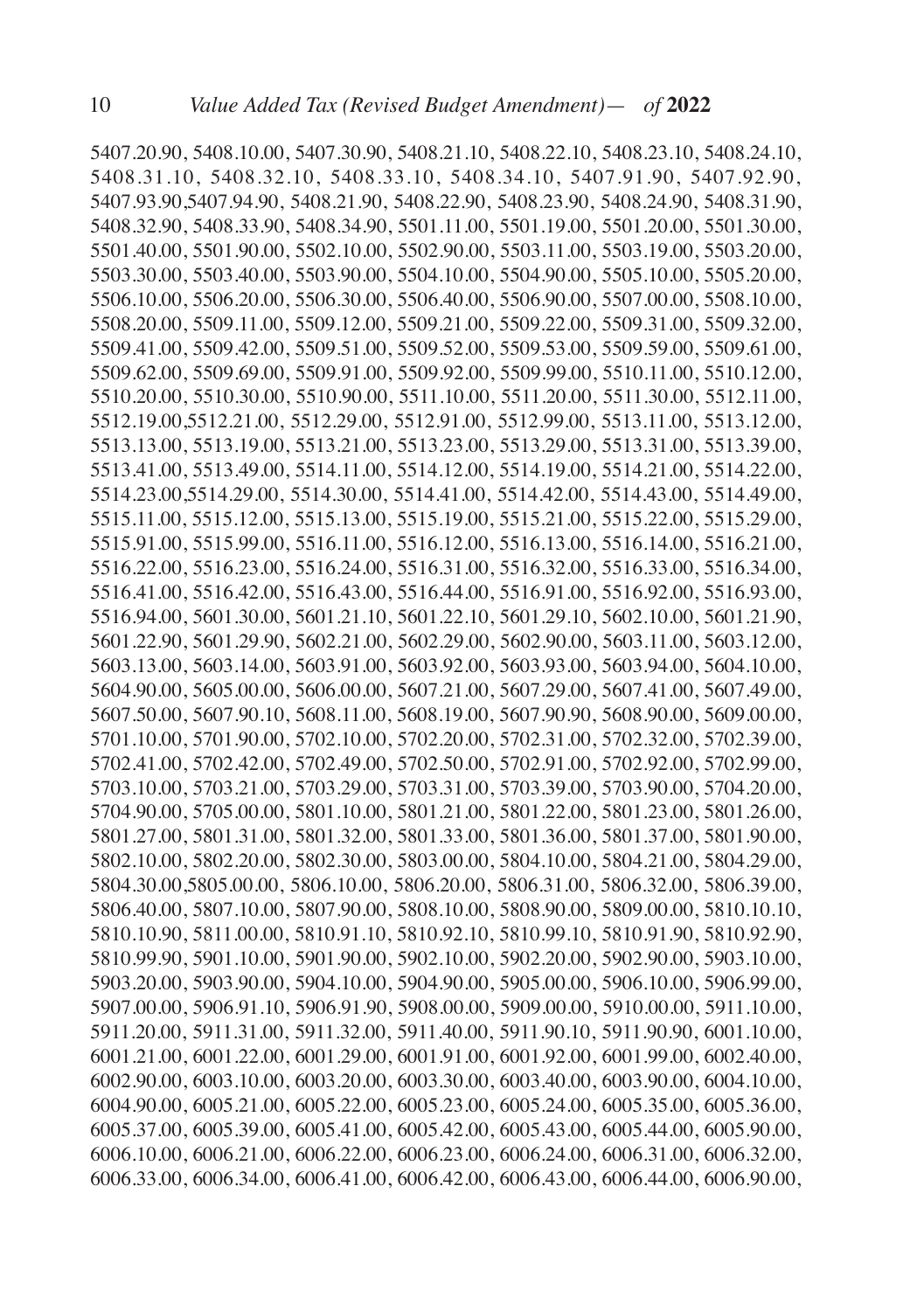6101.20.00, 6101.30.00, 6101.90.00, 6102.10.00, 6102.20.00, 6102.30.00, 6102.90.00, 6103.10.00, 6103.22.00, 6103.23.00, 6103.29.00, 6103.31.00, 6103.32.00, 6103.33.00, 6103.39.00, 6103.41.00, 6103.42.00, 6103.43.00, 6103.49.00, 6104.13.00, 6104.19.00, 6104.22.00, 6104.23.00, 6104.29.00, 6104.31.00, 6104.32.00, 6104.33.00, 6104.39.00, 6104.41.00, 6104.42.00, 6104.43.00, 6104.44.00, 6104.49.00, 6104.51.00, 6104.52.00, 6104.53.00, 6104.59.00, 6104.61.00, 6104.62.00, 6104.63.00, 6104.69.00, 6105.10.00, 6105.20.00, 6105.90.00, 6106.10.00, 6106.20.00, 6106.90.00, 6107.11.00, 6107.12.00, 6107.19.00, 6107.21.00, 6107.22.00, 6107.29.00, 6107.91.00, 6107.99.00, 6108.11.00, 6108.19.00, 6108.21.00, 6108.22.00, 6108.29.00, 6108.31.00, 6108.32.00, 6108.39.00, 6108.91.00, 6108.92.00, 6108.99.00, 6109.10.10, 6109.10.20, 6109.90.10, 6109.90.20, 6110.11.00, 6110.12.00, 6110.19.00, 6110.20.00, 6110.30.00, 6110.90.00, 6111.20.00, 6111.30.00, 6111.90.00, 6112.11.00, 6112.12.00, 6112.19.00, 6112.20.00, 6112.31.00, 6112.39.00, 6112.41.00, 6112.49.00, 6113.00.10, 6113.00.90, 6114.20.10, 6114.20.20, 6114.30.10, 6114.30.20, 6114.90.10, 6114.20.90, 6114.90.20, 6115.10.00, 6114.30.90, 6115.21.00, 6115.22.00, 6115.29.00, 6115.30.00, 6114.90.90, 6115.94.00, 6115.95.00, 6115.96.00, 6115.99.00, 6116.10.00, 6116.91.00, 6116.92.00, 6116.93.00, 6116.99.00, 6117.10.10, 6117.80.00, 6117.90.00, 6117.10.90, 6201.20.00, 6201.30.00, 6201.40.00, 6201.90.00, 6201.91.00, 6201.92.00, 6201.93.00, 6201.99.00, 6202.20.00, 6202.30.00, 6202.40.00, 6202.90.00, 6202.91.00, 6202.92.00, 6202.93.00, 6202.99.00, 6203.11.00, 6203.12.00, 6203.19.00, 6203.22.00, 6203.23.00, 6203.29.00, 6203.31.00, 6203.32.00, 6203.33.00, 6203.39.00, 6203.41.00, 6203.42.00, 6203.43.00, 6203.49.00, 6204.11.00, 6204.12.00, 6204.13.00, 6204.19.00, 6204.21.00, 6204.22.00, 6204.23.00, 6204.29.00, 6204.31.00, 6204.32.00, 6204.33.00, 6204.39.00, 6204.41.00, 6204.42.00, 6204.43.00, 6204.44.00, 6204.49.00, 6204.51.00, 6204.52.00, 6204.53.00, 6204.59.00, 6204.61.00, 6204.62.00, 6204.63.00, 6204.69.00, 6205.20.00, 6205.30.00, 6205.90.00, 6206.10.00, 6206.20.00, 6206.30.00, 6206.40.00, 6206.90.00, 6207.11.00, 6207.19.00, 6207.21.00, 6207.22.00, 6207.29.00, 6207.91.10, 6207.99.10, 6208.11.00, 6208.19.00, 6208.21.00, 6208.22.00, 6208.29.00, 6207.91.90, 6207.99.90, 6208.91.00, 6208.92.00, 6208.99.00, 6208.91.10, 6208.92.10, 6208.99.10, 6208.91.20, 6208.92.20, 6208.99.20, 6209.20.00, 6209.30.00, 6209.90.00, 6210.10.00, 6210.20.00, 6210.30.00, 6210.40.00, 6210.50.00, 6211.11.00, 6211.12.00, 6211.20.00, 6211.32.10, 6211.33.10, 6211.39.10, 6211.42.10, 6211.43.10, 6211.49.10, 6211.42.20, 6211.43.20, 6211.49.20, 6212.10.00, 6212.20.00, 6211.32.90, 6211.33.90, 6211.39.90, 6212.30.00, 6211.42.90, 6211.43.90, 6211.49.90, 6212.90.00, 6213.20.00, 6213.90.00, 6214.10.10, 6214.20.10, 6214.30.10, 6214.40.10, 6214.10.90, 6214.90.10, 6214.20.90, 6215.10.00, 6214.30.90, 6215.20.00, 6214.40.90, 6214.90.90, 6215.90.00, 6216.00.00, 6217.10.10, 6217.10.20, 6217.10.30, 6217.10.40, 6217.90.00, 6217.10.90, 6301.10.00, 6301.20.00, 6301.30.00, 6301.40.00, 6301.90.00, 6302.10.00, 6302.21.00, 6302.22.00, 6302.29.00, 6302.31.00, 6302.32.00, 6302.39.00, 6302.40.00, 6302.51.00, 6302.53.00, 6302.59.00, 6302.60.00, 6302.91.00, 6302.93.00, 6302.99.00, 6303.12.00, 6303.19.00, 6303.91.00, 6303.92.00, 6303.99.00, 6304.11.00, 6304.19.00, 6304.20.00, 6304.91.00, 6304.92.00, 6304.93.00, 6304.99.00, 6305.10.00, 6305.20.00, 6305.32.00, 6305.33.00, 6305.39.00, 6305.90.10, 6306.12.00, 6306.19.00, 6306.22.00, 6306.29.00, 6306.30.00, 6306.40.00, 6305.90.90, 6306.90.00, 6307.10.00,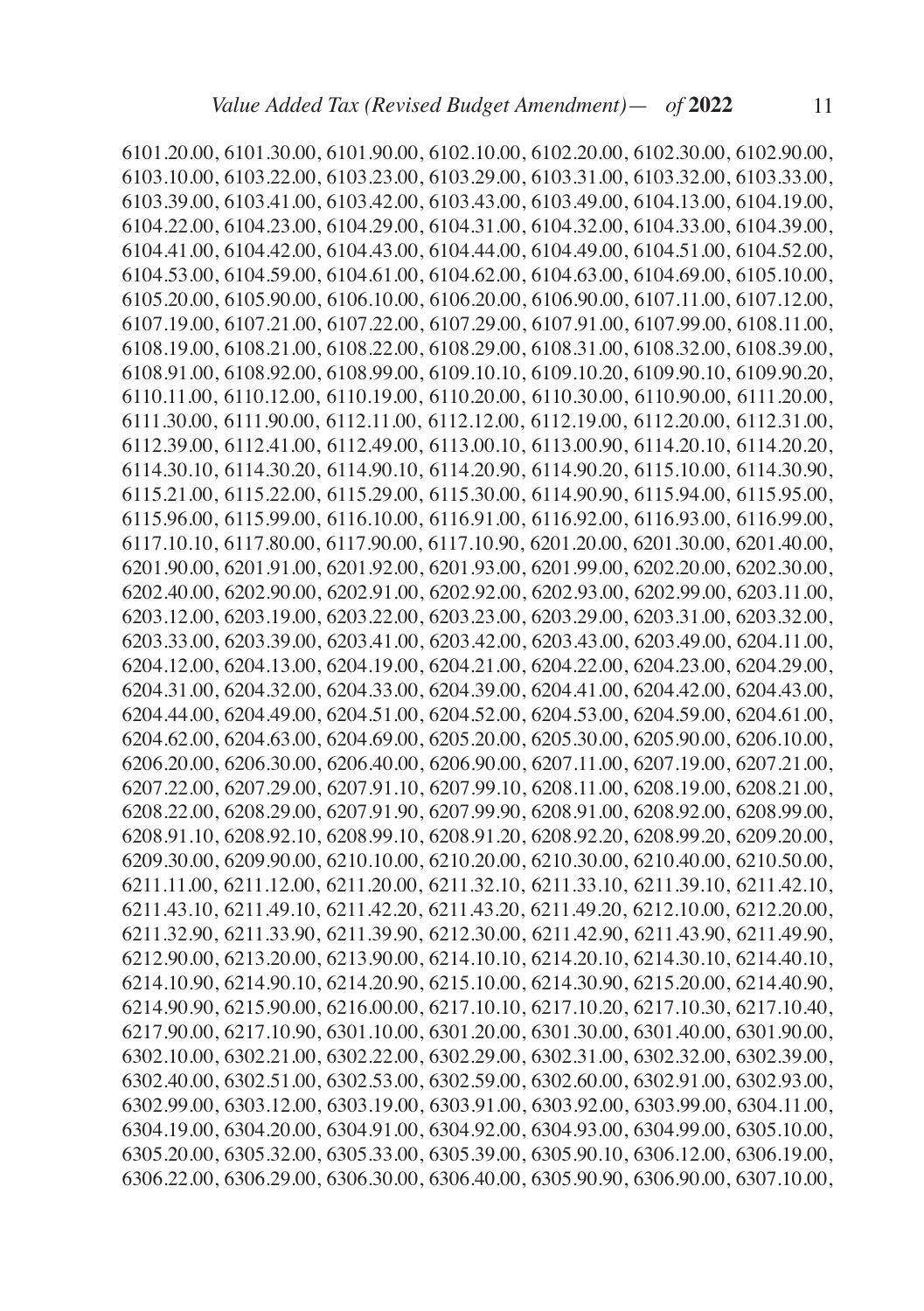6307.20.00, 6307.90.10, 6308.00.00, 6307.90.90, 6309.00.00, 6310.10.00, 6310.90.00, 6401.10.00, 6401.92.00, 6401.99.00, 6402.12.00, 6402.19.00, 6402.20.00, 6402.91.00, 6402.99.00, 6403.12.00, 6403.19.00, 6403.20.00, 6403.40.00, 6403.51.00, 6403.59.00, 6403.91.00, 6403.99.00, 6404.11.00, 6404.19.00, 6404.20.00, 6405.10.00, 6405.20.00, 6405.90.00, 6406.10.00, 6406.20.00, 6406.90.00, 7101.10.00, 7101.21.00, 7101.22.00, 7102.10.00, 7102.21.00, 7102.29.00, 7102.31.00, 7102.39.00, 7103.10.00, 7103.91.00, 7103.99.00, 7104.10.00, 7104.21.00, 7104.29.00, 7104.91.00, 7104.99.00, 7105.10.00, 7105.90.00, 7106.10.00, 7106.91.00, 7106.92.00, 7107.00.00, 7108.11.00, 7108.12.00, 7108.13.00, 7108.20.00, 7109.00.00, 7110.11.00, 7110.19.00, 7110.21.00, 7110.29.00, 7110.31.00, 7110.39.00, 7110.41.00, 7110.49.00, 7111.00.00, 7112.30.00, 7112.91.00, 7112.92.00, 7112.99.00, 7113.11.10, 7113.19.10, 7113.20.10, 7113.11.90, 7113.19.90, 7113.20.90, 7114.11.00, 7114.19.00, 7114.20.00, 7115.10.00, 7115.90.10, 7116.10.00, 7116.20.00, 7115.90.90, 7117.11.00, 7117.19.00, 7118.10.00, 7118.90.90, 7321.11.10, 7321.11.90, 7323.81.00, 7419.99.52, 8415.10.00, 8415.20.00, 8415.81.00, 8415.82.00, 8415.83.00, 8418.10.00, 8418.21.00, 8418.29.00, 8418.30.00, 8418.40.00, 8418.50.10, 8418.69.10, 8418.50.90, 8418.69.90, 8421.12.00, 8422.11.00, 8422.19.00, 8433.11.00, 8433.19.10, 8450.11.00, 8450.12.00, 8450.19.00, 8450.20.00, 8451.10.00, 8451.21.00, 8451.29.00, 8501.10.00, 8501.20.00, 8501.40.00, 8501.31.10, 8501.32.10, 8501.33.10, 8501.34.10, 8501.51.00, 8501.52.00, 8501.53.00, 8501.61.10, 8501.71.00, 8501.62.10, 8501.72.00, 8501.63.10, 8501.64.10, 8501.80.00, 8502.11.00, 8502.12.00, 8502.13.00, 8502.20.00, 8501.31.90, 8501.32.90, 8501.33.90, 8501.34.90, 8502.31.00, 8502.39.00, 8502.40.00, 8501.61.90, 8501.62.90, 8501.63.90, 8501.64.90, 8503.00.00, 8504.10.00, 8504.21.00, 8504.22.00, 8504.23.00, 8504.31.00, 8504.32.00, 8504.33.00, 8504.34.00, 8504.40.00, 8504.50.00, 8504.90.00, 8505.11.00, 8505.19.00, 8505.20.00, 8505.90.00, 8506.10.00, 8506.30.00, 8506.40.00, 8506.50.00, 8506.60.00, 8506.80.00, 8506.90.00, 8507.10.00, 8507.20.00, 8507.30.00, 8507.50.00, 8507.60.00, 8507.80.00, 8507.90.00, 8508.11.00, 8508.19.10, 8508.60.10, 8508.70.10, 8508.19.90, 8509.40.00, 8508.60.90, 8508.70.90, 8509.80.00, 8509.90.00, 8510.10.00, 8510.20.00, 8510.30.00, 8510.90.00, 8511.10.00, 8511.20.00, 8511.30.00, 8511.40.00, 8511.50.00, 8511.80.00, 8511.90.00, 8512.10.00, 8512.20.00, 8512.30.00, 8512.40.00, 8512.90.00, 8513.10.00, 8513.90.00, 8514.11.00, 8514.19.00, 8514.20.00, 8514.31.00, 8514.32.00, 8514.39.00, 8514.40.00, 8514.90.00, 8515.11.00, 8515.19.00, 8515.29.00, 8515.21.10, 8515.39.00, 8515.31.10, 8515.80.00, 8515.90.00, 8515.21.90, 8516.10.10, 8515.31.90, 8516.21.00, 8516.29.00, 8516.10.20, 8516.33.00, 8516.40.00, 8516.31.10, 8516.32.10, 8516.50.00, 8516.60.10, 8516.71.00, 8516.72.00, 8516.79.00, 8516.80.00, 8516.10.90, 8516.90.10, 8517.11.00, 8517.12.00, 8517.13.00, 8517.14.00, 8517.18.00, 8516.31.90, 8516.32.90, 8516.60.90, 8517.61.00, 8517.69.00, 8517.71.00, 8517.62.10, 8517.79.00, 8516.90.90, 8518.10.00, 8518.21.00, 8518.22.00, 8518.29.00, 8518.30.00, 8518.40.00, 8518.50.00, 8517.62.90, 8518.90.00, 8519.20.00, 8519.30.00, 8519.81.00, 8519.89.10, 8519.89.90, 8521.10.00, 8521.90.00, 8522.10.00, 8522.90.10, 8522.90.20, 8523.21.00, 8523.29.00, 8523.41.00, 8523.49.00, 8523.51.00, 8523.52.00, 8523.59.00, 8522.90.90, 8523.80.00, 8524.11.00, 8524.12.00, 8524.19.00, 8524.91.00, 8524.92.00, 8524.99.00, 8525.50.00, 8525.60.10, 8525.81.00, 8525.82.00, 8525.83.00, 8525.89.00, 8526.10.00, 8525.60.90, 8526.91.00,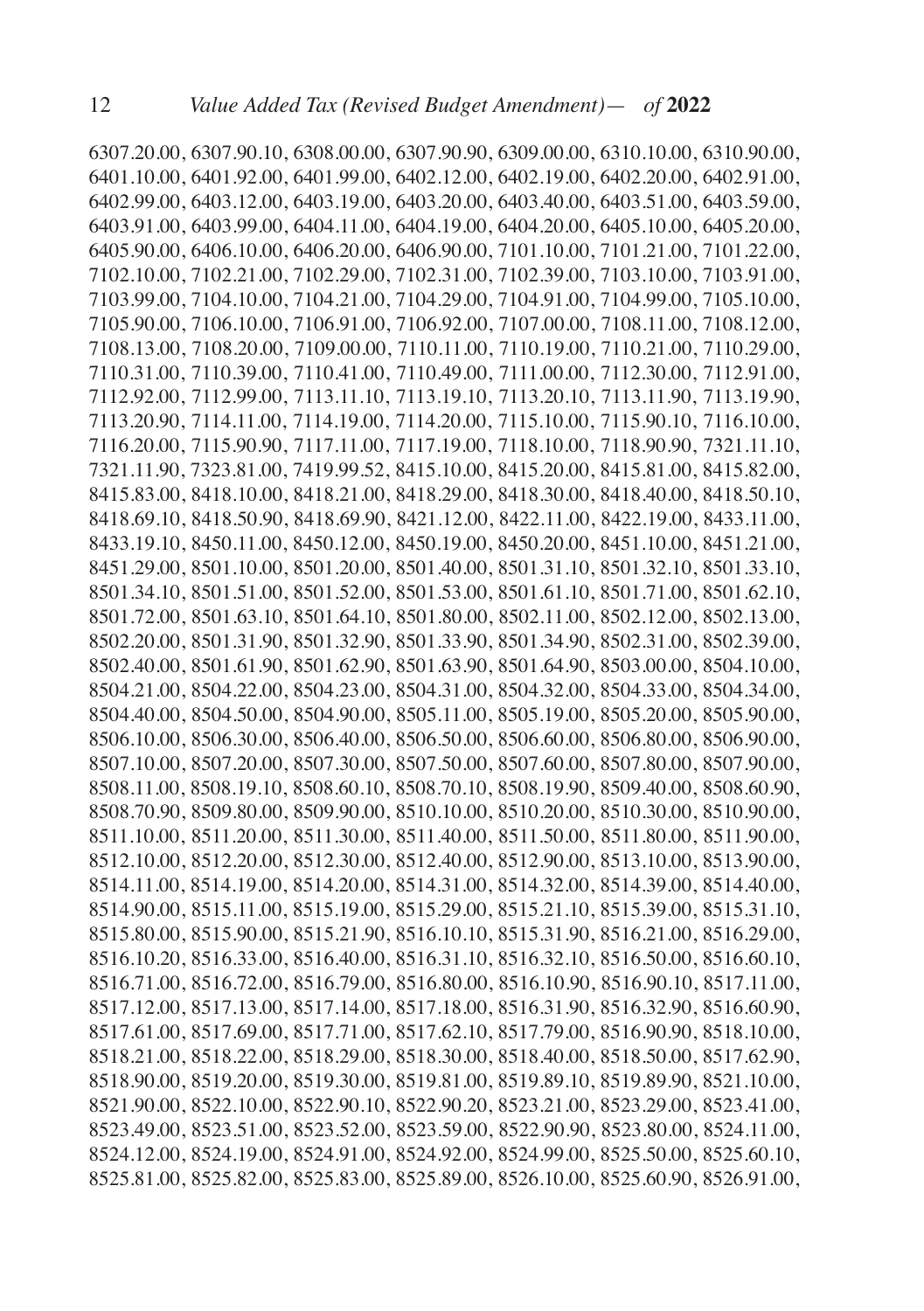8526.92.00, 8527.12.00, 8527.13.10, 8527.19.10, 8527.21.10, 8527.29.10, 8527.91.10, 8527.92.10, 8527.13.90, 8527.19.90, 8527.99.10, 8527.21.90, 8527.29.90, 8528.42.00, 8528.49.00, 8528.52.00, 8528.59.00, 8528.62.00, 8528.69.00, 8528.71.00 , 8528.72.00, 8528.73.00, 8527.91.90, 8527.92.90, 8527.99.90, 8529.10.00, 8529.90.00, 8530.10.00, 8530.80.00, 8530.90.00, 8531.10.00, 8531.20.00, 8531.80.00, 8531.90.00, 8532.10.00, 8532.21.00, 8532.22.00,8532.23.00, 8532.24.00, 8532.25.00, 8532.29.00, 8532.30.00, 8532.90.00, 8533.10.00, 8533.21.00, 8533.29.00, 8533.31.00, 8533.39.00, 8533.40.00, 8533.90.00, 8534.00.00, 8535.10.00, 8535.21.00, 8535.29.00, 8535.30.00, 8535.40.00, 8535.90.10, 8536.10.00, 8536.20.00, 8536.30.00, 8536.41.00, 8536.49.00, 8536.50.00, 8536.61.00, 8536.69.00, 8535.90.90, 8536.70.10, 8536.90.00, 8537.10.00, 8537.20.00, 8536.70.90, 8538.10.00, 8538.90.00, 8539.10.00, 8539.21.00, 8539.22.00, 8539.29.00, 8539.31.00, 8539.32.00, 8539.41.00, 8539.39.10, 8539.49.00, 8539.51.00, 8539.52.00, 8539.90.00, 8540.11.00, 8540.12.00, 8540.20.00, 8539.39.90, 8540.40.00, 8540.60.00, 8540.71.00, 8540.79.00, 8540.81.00, 8540.89.00, 8540.91.00, 8540.99.00, 8541.10.00, 8541.21.00, 8541.29.00, 8541.30.00, 8541.41.00, 8541.42.00, 8541.43.00, 8541.49.00, 8541.50.00, 8541.51.00, 8541.59.00, 8541.60.00, 8541.90.00, 8542.31.00, 8542.32.00, 8542.33.00, 8542.39.00, 8542.90.00, 8543.10.00, 8543.20.00, 8543.30.00, 8543.40.00, 8543.70.00, 8543.90.00, 8544.11.00, 8544.19.00, 8544.20.00, 8544.30.00, 8544.42.10, 8544.49.10, 8544.60.00, 8544.42.20, 8544.49.20, 8544.70.00, 8545.11.00, 8545.19.00, 8545.20.00, 8545.90.00, 8546.10.00, 8546.20.00, 8546.90.00, 8547.10.00, 8547.20.00, 8547.90.00, 8548.10.00, 8548.90.00, 8549.11.00, 8549.12.00, 8549.13.00, 8549.14.00, 8549.19.00, 8549.21.00, 8549.29.00, 8549.31.00, 8549.39.00, 8549.91.00, 8549.99.00, 8703.23.14, 8703.23.15, 8703.23.16, 8703.23.19, 8703.23.24, 8703.33.14, 8703.23.25, 8703.33.15, 8703.23.26, 8703.33.16, 8703.40.10, 8703.23.29, 8703.33.19, 8703.33.24, 8703.33.25, 8703.33.26, 8703.40.20, 8703.50.10, 8703.21.40, 8703.22.40, 8703.33.29, 8703.24.40, 8703.40.30, 8703.50.20, 8703.60.10, 8703.21.50, 8703.31.40, 8703.60.11, 8703.22.50, 8703.32.40, 8703.24.50, 8703.60.14, 8703.60.15, 8703.60.18, 8703.60.19, 8703.40.40, 8703.50.30, 8703.70.10, 8703.21.60, 8703.31.50, 8703.70.11, 8703.22.60, 8703.32.50, 8703.60.22, 8703.60.23, 8703.24.60, 8703.70.14, 8703.70.15, 8703.60.26, 8703.60.27, 8703.60.28, 8703.70.18, 8703.60.29, 8703.70.19, 8703.80.10, 8703.90.00, 8703.40.50, 8703.50.40, 8703.80.11, 8703.31.60, 8703.32.60, 8703.70.22, 8703.70.23, 8703.80.14, 8703.80.15, 8703.70.26, 8703.80.18, 8703.80.19, 8703.70.29, 8703.50.50, 8703.40.60, 8703.80.22, 8703.80.23, 8703.80.26, 8703.80.29, 8703.40.70, 8703.50.60, 8703.21.90, 8703.22.90, 8703.24.90, 8703.40.80, 8703.50.70, 8703.31.90, 8703.32.90, 8703.50.80, 8703.40.91, 8703.40.99, 8703.50.91, 8703.50.99, 9101.11.00, 9101.19.00, 9101.21.00, 9101.29.00, 9101.91.00, 9101.99.00, 9102.11.00, 9102.12.00, 9102.19.00, 9102.21.00, 9102.29.00, 9102.91.00, 9102.99.00".

#### *Part 4A inserted*

**4.** The Principal Act is amended after section 21 by inserting the following new Part—

#### "PART 4A—IMPOSITION OF TAX ON PRESCRIBED SERVICES

 21A. Subject to the provisions of this Act, the tax shall be charged in accordance with the provisions of this Act at the rate of 15% on prescribed services as outlined under Schedule 2A.".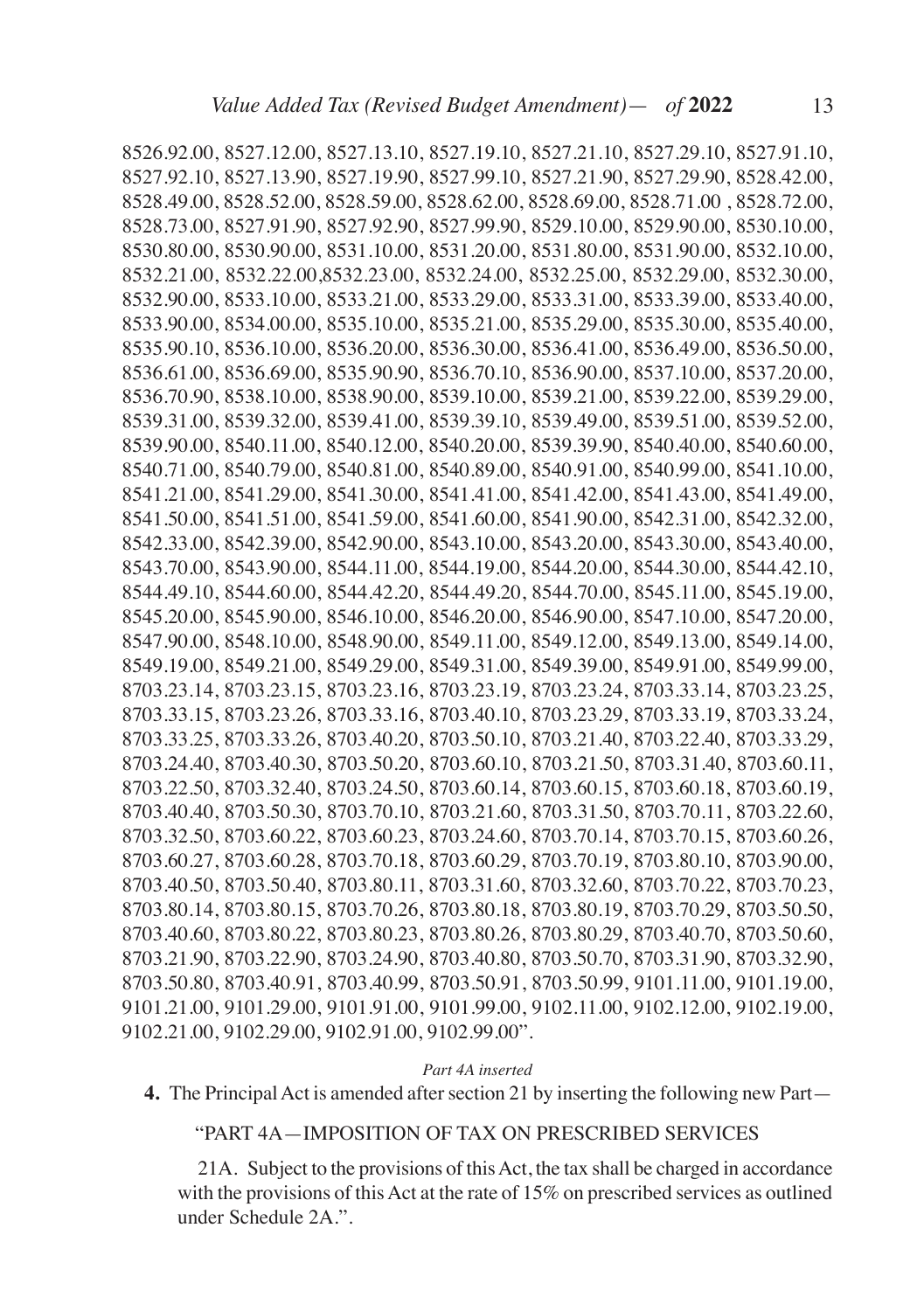### *Schedule 2 amended*

**5.** Schedule 2 to the Principal Act is amended after paragraph 30 by inserting the following new paragraph—

"31. The supply of the following items with the corresponding customs tariff codes—

- *(a)* canned fish;
- *(b)* cooking gas;
- *(c)* cooking oil;
- *(d)* baby milk;
- *(e)* powdered milk;
- *(f)* liquid milk;
- *(g)* dhal;
- *(h)* flour;
- *(i)* garlic;
- *(j)* kerosene;
- *(k)* potato;
- *(l)* onion;
- *(m)* tea;
- *(n)* salt;
- *(o)* sanitary pads;
- *(p)* soap;
- *(q)* soap powder;
- *(r)* sugar;
- *(s)* toilet paper;
- *(t)* toothpaste; and
- *(u)* rice.

0401.40.10, 0401.50.10, 0402.21.90, 0402.29.20, 0402.29.90, 0701.90.00, 0713.10.90, 0713.31.00, 0713.32.00, 0713.33.00, 0713.34.00, 0713.35.00, 0713.39.00, 0713.40.00, 0713.50.00, 0713.60.00, 0713.90.00, 0902.30.00, 0902.40.00, 1006.30.00, 1006.40.00, 1101.00.90, 1507.90.00, 1508.90.00, 1509.30.00, 1509.40.00, 1509.90.00, 1510.90.00, 1511.90.00, 1512.29.00, 1513.29.00, 1514.91.00, 1514.99.00, 1515.29.00, 1515.30.00, 1515.50.10, 1515.50.90, 1515.60.00, 1515.90.10, 1515.90.90, 3402.31.00, 3402.39.00, 3402.41.00, 3402.42.00, 3402.49.00, 3402.50.00, 3402.90.00, 0401.10.10, 0402.10.10,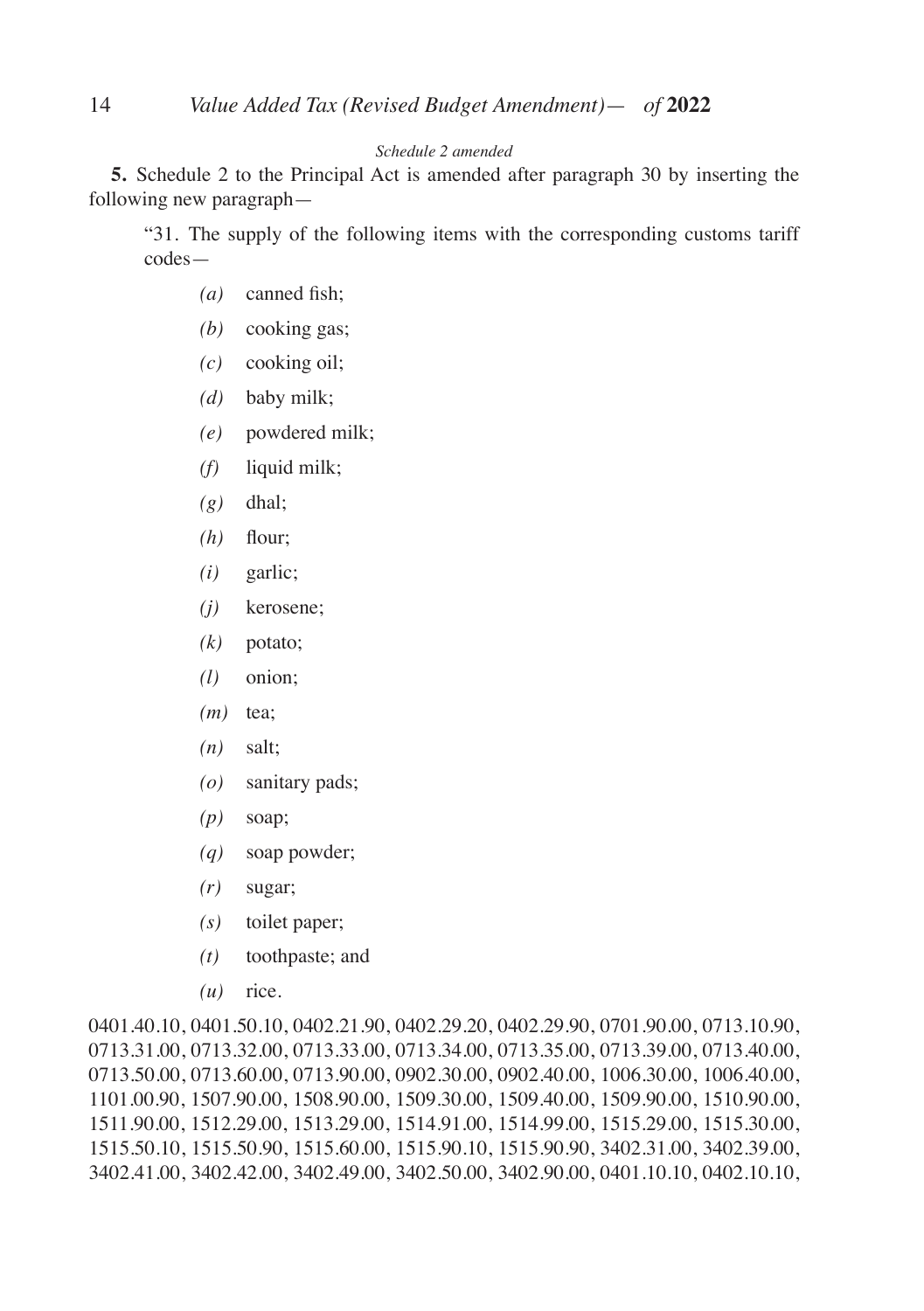0713.10.10, 2501.00.00, 1101.00.10, 0701.10.00, 0703.10.00, 0902.10.00, 1006.10.00, 1507.10.00, 1508.10.00, 1510.10.00, 1511.10.00, 3306.10.00, 4818.10.00, 1512.11.00, 1513.11.00, 1514.11.00, 1515.11.00, 1604.11.00, 3401.11.00, 1604.12.00, 1604.13.00, 1701.13.00, 2711.13.00, 1604.14.00, 1701.14.00, 1604.15.00, 1604.16.00, 1604.17.00, 1604.18.00, 1512.19.00, 1513.19.00, 1514.19.00, 1515.19.00, 1604.19.00, 3401.19.00, 0703.20.00, 0713.20.00, 0902.20.00, 1006.20.00, 1509.20.00, 1604.20.00, 0401.20.10, 2710.20.21, 1512.21.00, 1513.21.00, 1515.21.00, 0402.21.20, 2710.12.21".

#### *Schedule 2A inserted*

**6.** The Principal Act is amended after Schedule 2 by inserting the following new Schedule—

#### "SCHEDULE 2A

*(Section 21A)* \_\_\_\_\_\_\_

#### PRESCRIBED SERVICES AT 15% VAT

- 1. Provision of accommodation, refreshments and any other services by a licensed hotel.
- 2. Any services provided in a vessel that is wholly or principally engaged in the carriage of tourists within Fiji.
- 3. Provision of meals or beverages, and any other services in a licensed bar. For the purpose of this paragraph, "bar" includes any club.
- 4. Provision of services such as music, dancing or other entertainment including other services in a licensed nightclub.
- 5. Provision of inbound tour services.
- 6. Live entertainment provided wholly or substantially by the personal participation of artists at the place of performance or exhibition of products, where a fee is charged.
- 7. Provision of services for recreational activity for gain.
- 8. Provision of services relating to any exhibition of films to the public or to a section of the public which includes the production of any music, speech or other sound whatsoever in connection with the projection of a film, where the exhibitor is licensed under the Cinematographic Films Act 1971 and a charge is made for admission to the premises where the exhibition is held, including any other services provided by cinema operators.
- 9. Provision of services relating to hire or rent of motor vehicle by a person that operates a business of hired cars or rental cars licensed by the Land Transport Act 1998, and the provision of chartered transport services to tourists by an omnibus or a mini-bus operator.
- 10. Provision of meals, beverages and other services by bistros or coffee shops.
- 11. Provision of meals, beverages and other services regularly supplied on sale to the public by a licensed restaurant.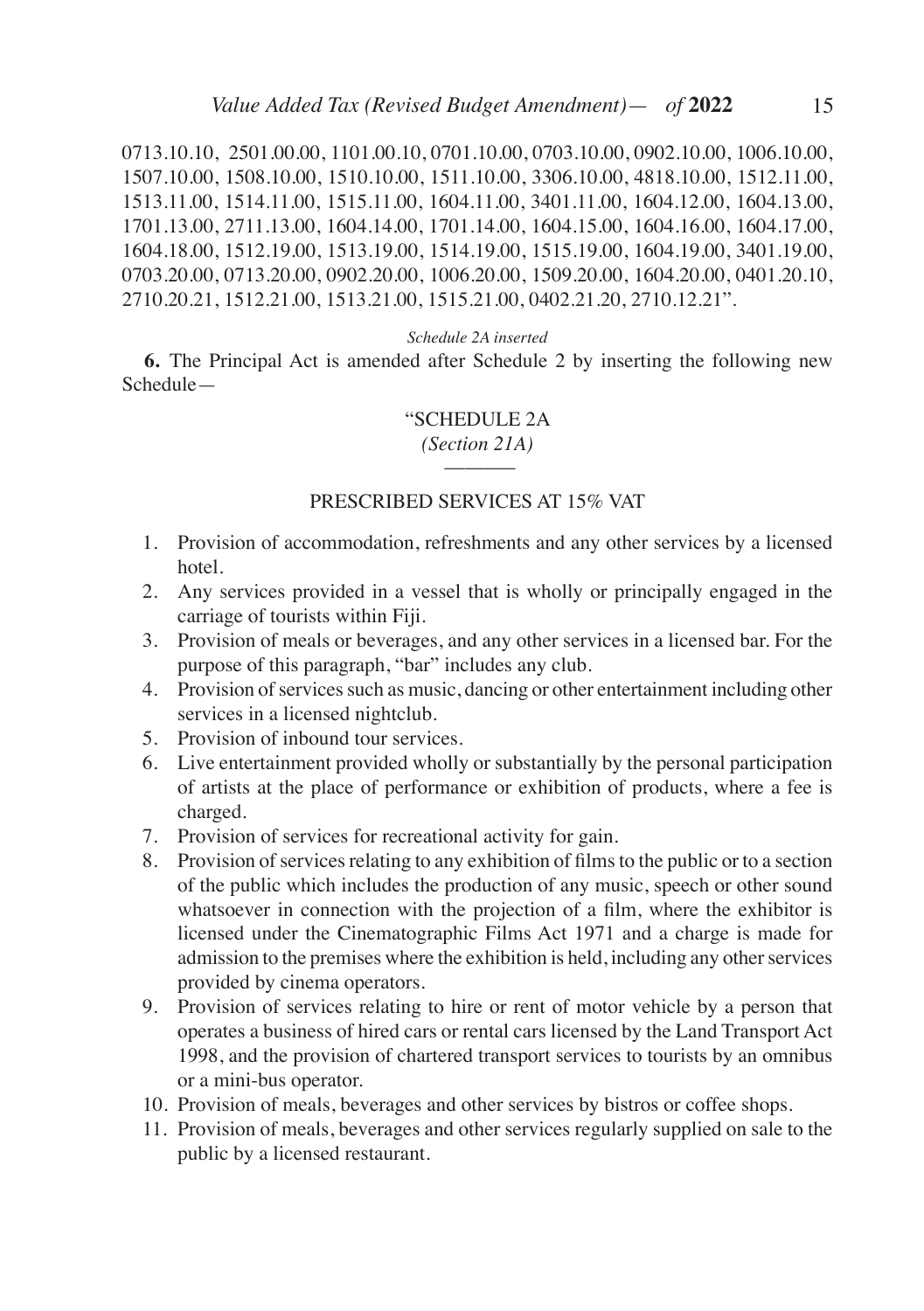# 16 *Value Added Tax (Revised Budget Amendment)*— *of* **2022**

- 12. Provision of charter flight services provided by an aircraft or helicopter registered with the Civil Aviation Authority of Fiji, except for medical or natural disaster relief evacuation services.
- 13. Provision of professional, scientific and technical services including legal, accounting, management and consultancy, architectural and engineering, scientific research and development, advertisement, market research, veterinary activities and other professional, scientific and technical activities.
- 14. Provision of all water sports including under water activities and river safaris.
- 15. Provision of accommodation in a private residence or property that accommodates tourists, international students or overseas visitors who are paying guests excluding any pre-school registered by the Ministry of Education, primary school, secondary school, the Fiji National University, Montfort Boystown, the Pacific Regional Seminary, the Pacific Theological College and the University of the South Pacific, or any other similar educational institution as approved by the CEO, but does not include any educational institution that is carried on for the purposes of commercial profit or gain to any proprietor, member or shareholder.
- 16. Provision of similar services listed in all the above conducted by an unlicensed operator.".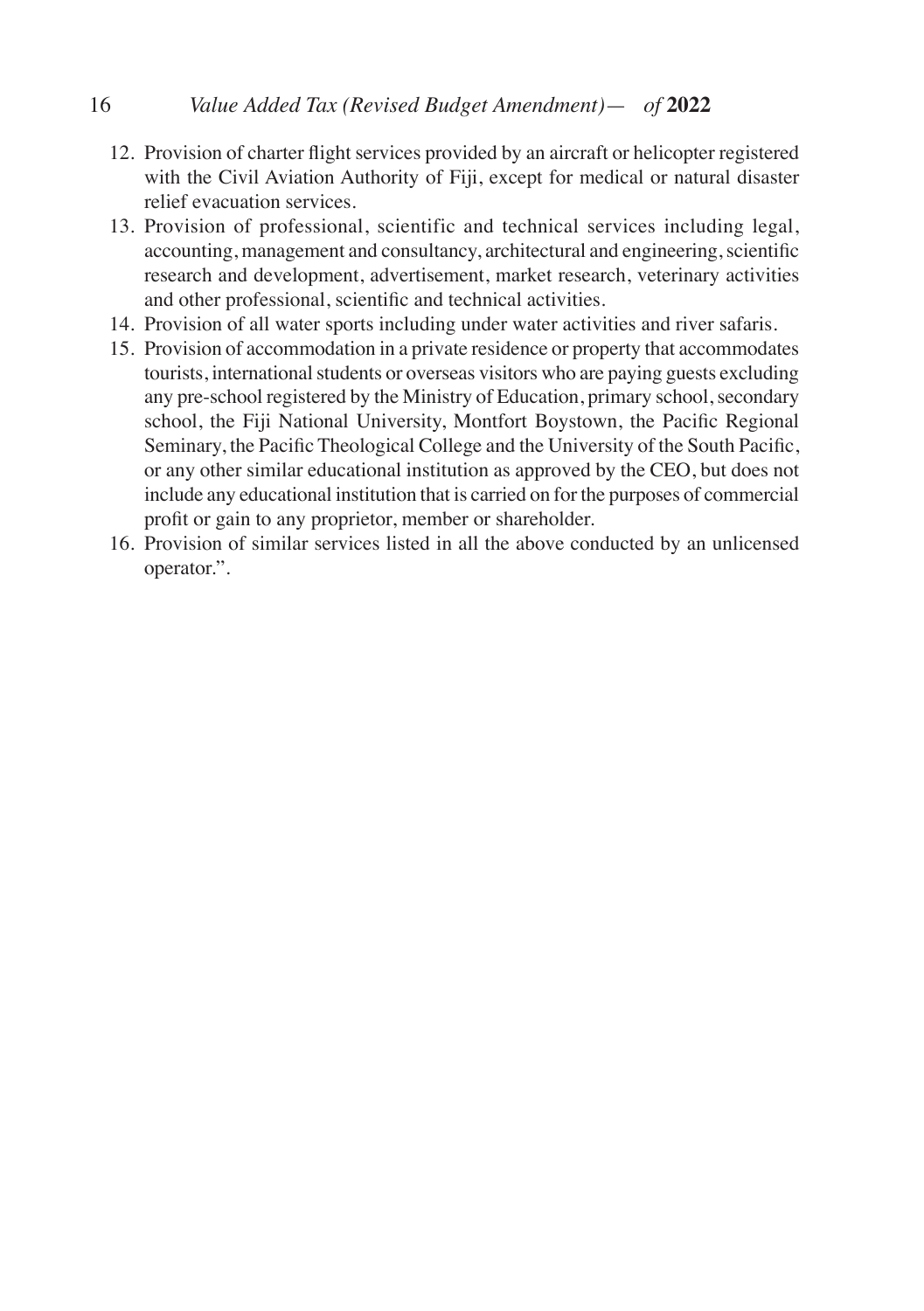## *March 2022*

# VALUE ADDED TAX (REVISED BUDGET AMENDMENT) BILL 2022 **EXPLANATORY NOTE**

*(This note is not part of the Bill and is intended only to indicate its general effect)*

## **1.0 BACKGROUND**

- 1.1 The Value Added Tax Act 1991 (**'Act'**) provides for the administration of Value Added Tax (**'VAT')** in Fiji.
- 1.2 The Value Added Tax (Revised Budget Amendment) Bill 2022 (**'Bill'**) seeks to amend the Act to help Fijians by reducing the cost of 21 essential everyday items to a zero rated VAT. This equates to an immediate reduction in the price of these essential items by 9% and the list includes sugar, flour, rice, canned fish, cooking oil, tea, powdered milk, liquid milk, baby milk, potatoes, onion, garlic, dhal, salt, sanitary pads, soap powder, soap, toilet paper, toothpaste, cooking gas and kerosene.
- 1.3 To balance this significant reduction in the cost of the essential items, VAT on 21 non-essential items will be raised to 15%. These include air conditioners, dishwashers, dryers, electric jugs, electric lawn mowers, electric stove and gas stove, hair dryers, microwaves, refrigerators and freezers, mobile phones televisions, toasters, washing machine, passenger vehicles, alcohol, tobacco, textile, clothing, footwear, perfume, jewellery, watches, electrical machinery and equipment, stereo systems and sound systems.
- 1.4 To simplify the tax system, the Environment and Climate Adaptation Levy will no longer apply and a VAT of 15% will apply on prescribed services, white goods, motor vehicles and any turnover in excess of \$100,000.

### **2.0 CLAUSES**

- 2.1 Clause 1 of the Bill provides for the short title and commencement. If passed by Parliament, the amending legislation will come into force on 1 April 2022.
- 2.2 Clause 2 of the Bill amends section 14 of the Act to provide for the non-inclusion of the zero rated goods so that VAT is not imposed on these goods.